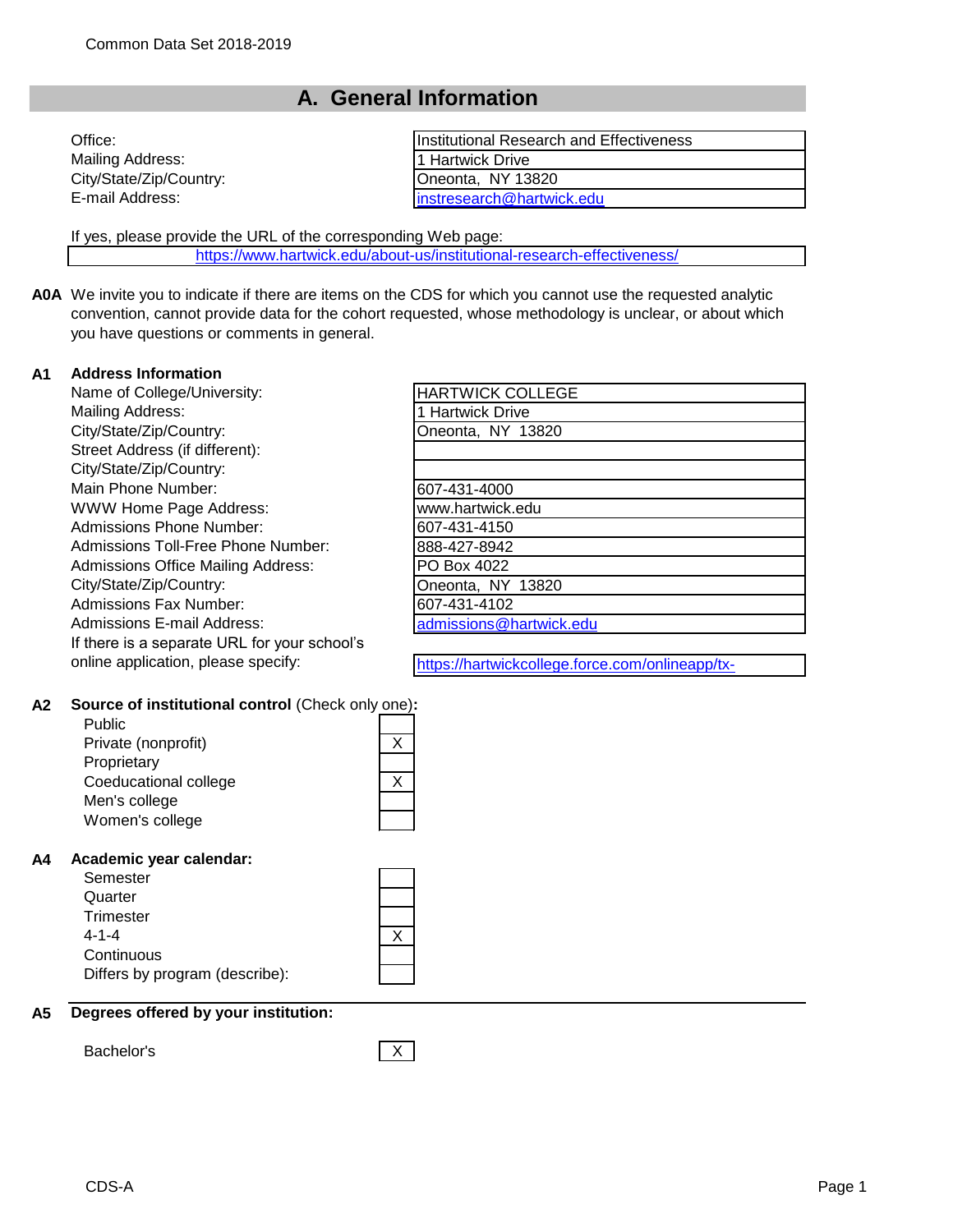# **B. ENROLLMENT AND PERSISTENCE**

#### **B1 Institutional Enrollment - Men and Women Provide numbers of students for each of the following categories as of the institution's official fall reporting date or as of October 15, 2018. Note: Report students formerly designated as "first professional" in the graduate cells.**

|                                   | <b>FULL-TIME</b> |          |          | <b>PART-TIME</b> |
|-----------------------------------|------------------|----------|----------|------------------|
|                                   | Men              | Women    | Men      | Women            |
| <b>Undergraduates</b>             |                  |          |          |                  |
| Degree-seeking, first-time        |                  |          |          |                  |
| freshmen                          | 168              | 239      | 0        | 0                |
| Other first-year, degree-seeking  | 0                | 0        | $\Omega$ | $\Omega$         |
| All other degree-seeking          | 311              | 431      | 3        | 13               |
| Total degree-seeking              | 479              | 670      | 3        | 13               |
| All other undergraduates enrolled |                  |          |          |                  |
| in credit courses                 | 2                | 5        | 3        |                  |
| Total undergraduates              | 481              | 675      | 6        | 14               |
| Graduate                          |                  |          |          |                  |
| Degree-seeking, first-time        |                  |          |          |                  |
| All other degree-seeking          |                  |          |          |                  |
| All other graduates enrolled in   |                  |          |          |                  |
| credit courses                    |                  |          |          |                  |
| Total graduate                    | 0                | $\bf{0}$ | $\bf{0}$ | 0                |
| Total all undergraduates          |                  |          |          | 1,176            |
| Total all graduate                |                  |          |          | $\Omega$         |
| <b>GRAND TOTAL ALL STUDENTS</b>   |                  |          |          | 1,176            |

### **B2 Enrollment by Racial/Ethnic Category**

| <b>B2</b> |                                                 | Degree-Seeking<br>First-Time<br><b>First Year</b> | Degree-Seeking<br>Undergraduates<br>(include first-time<br>first-year) | Total<br>Undergraduates (both<br>degree- and non-<br>degree-seeking) |
|-----------|-------------------------------------------------|---------------------------------------------------|------------------------------------------------------------------------|----------------------------------------------------------------------|
| <b>B2</b> | Nonresident aliens                              | 10                                                | 29                                                                     | 29                                                                   |
| <b>B2</b> | Hispanic/Latino                                 | 5                                                 | 61                                                                     | 61                                                                   |
| <b>B2</b> | Black or African American, non-Hispanic         | 41                                                | 115                                                                    | 115                                                                  |
| <b>B2</b> | White, non-Hispanic                             | 250                                               | 735                                                                    | 735                                                                  |
| <b>B2</b> | American Indian or Alaska Native, non-Hispanic  | 9                                                 | 21                                                                     | 21                                                                   |
| <b>B2</b> | Asian, non-Hispanic                             | 11                                                | 34                                                                     | 34                                                                   |
| <b>B2</b> | Native Hawaiian or other Pacific Islander, non- |                                                   |                                                                        |                                                                      |
|           | Hispanic                                        |                                                   |                                                                        |                                                                      |
| <b>B2</b> | Two or more races, non-Hispanic                 | 0                                                 | $\Omega$                                                               |                                                                      |
| <b>B2</b> | Race and/or ethnicity unknown                   | 80                                                | 168                                                                    | 179                                                                  |
| <b>B2</b> | TOTAL                                           | 407                                               | 1,165                                                                  | 1,176                                                                |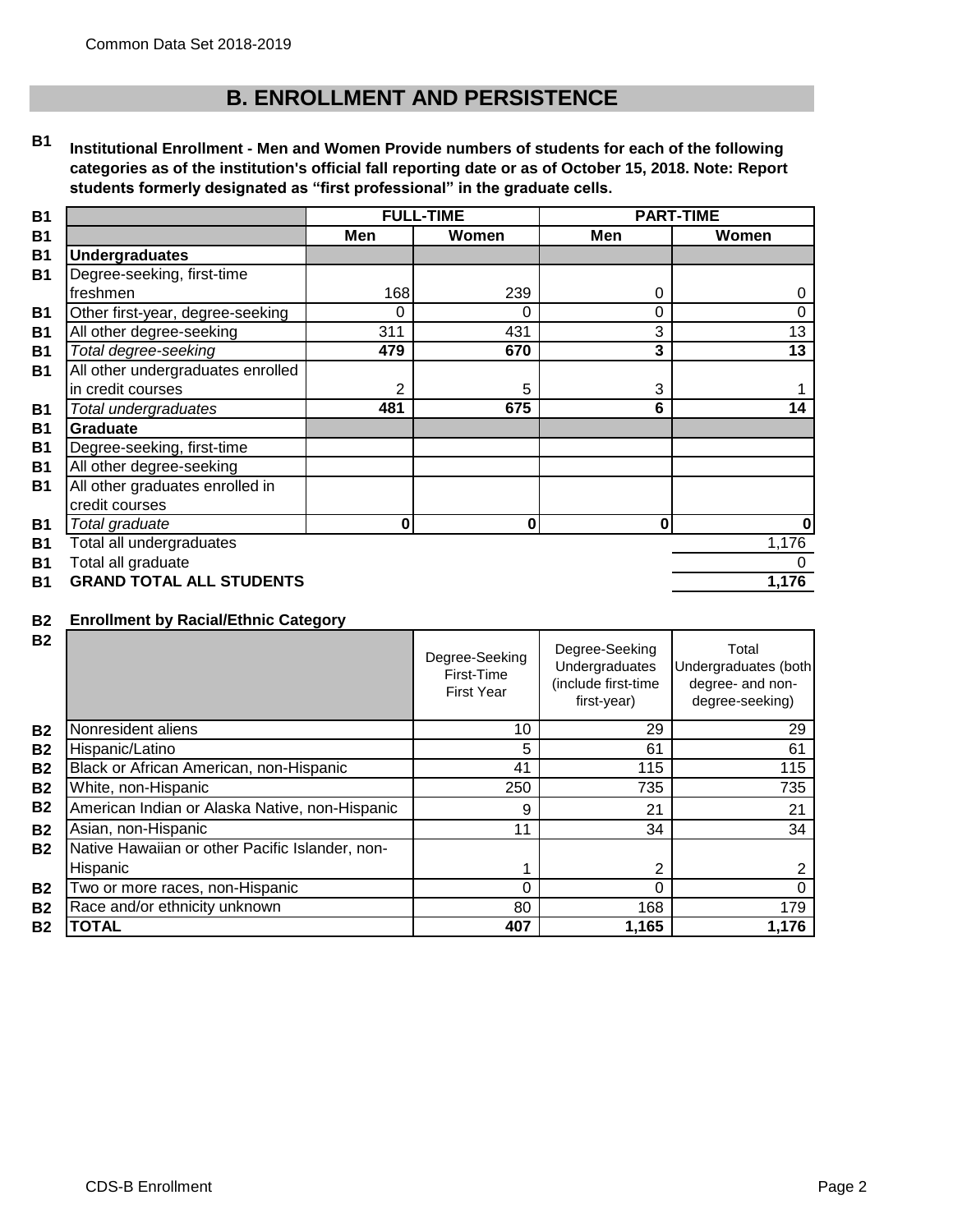## **Persistence**

## **B3 Number of degrees awarded from July 1, 2017 to June 30, 2018**

| <b>B3</b>      | Certificate/diploma             |     |
|----------------|---------------------------------|-----|
| <b>B3</b>      | Associate degrees               |     |
| <b>B3</b>      | Bachelor's degrees              | 274 |
| B <sub>3</sub> | Postbachelor's certificates     |     |
| <b>B3</b>      | Master's degrees                |     |
| B <sub>3</sub> | Post-Master's certificates      |     |
| <b>B3</b>      | Doctoral degrees -              |     |
|                | research/scholarship            |     |
| B3             | Doctoral degrees - professional |     |
|                | practice                        |     |
| B3             | Doctoral degrees - other        |     |

## **Graduation Rates** *Fall 2012 Cohort*

|                                                                                                                                                                                                                                                                             | <b>Recipients of</b><br>a Federal Pell<br>Grant | Recipients of a<br><b>Subsidized</b><br><b>Stafford Loan</b><br>who did not<br>receive a Pell<br>Grant | <b>Students who</b><br>did not receive<br>either a Pell<br>Grant or a<br>subsidized<br><b>Stafford Loan</b> | Total (sum of 3<br>columes to the<br>left) |
|-----------------------------------------------------------------------------------------------------------------------------------------------------------------------------------------------------------------------------------------------------------------------------|-------------------------------------------------|--------------------------------------------------------------------------------------------------------|-------------------------------------------------------------------------------------------------------------|--------------------------------------------|
| A- Initital 2012 cohort of first-time, full-<br>time bachelor's (or equivalent) degree<br>seeking undergraduate-students                                                                                                                                                    | 154                                             | 136                                                                                                    | 157                                                                                                         | 447                                        |
| B- Of the initial 2012 cohort, how many did not<br>persist and did not graduate for the following<br>reasons: deceased, permanently disabled,<br>armed forces, foreign aid service of the federal<br>government, or official church missions; total<br>allowable exclusions | 1                                               | 2                                                                                                      | 0                                                                                                           | 3                                          |
| C- Final 2012 cohort, after adjusting for<br>allowable exclusions                                                                                                                                                                                                           | 153                                             | 134                                                                                                    | 157                                                                                                         | 444                                        |
| D - Of the initial 2012 cohort, how many<br>completed the program in four years or<br>less (by Aug. 31, 2016)                                                                                                                                                               | 80                                              | 66                                                                                                     | 88                                                                                                          | 234                                        |
| E - Of the initial 2012 cohort, how many<br>completed the program in more than four $8$<br>years but in five years or less (after Aug.<br>31, 2016 and by Aug. 31, 2017)                                                                                                    |                                                 | 5                                                                                                      |                                                                                                             | 20                                         |
| F - Of the initial 2012 cohort, how many<br>completed the program in more than five<br>years but in six years or less (after Aug.<br>31, 2017 and by Aug. 31, 2018)                                                                                                         | 1                                               | 3                                                                                                      | 0                                                                                                           | 4                                          |
| G - Total graduating within six years (sum<br>of lines D, E, and F)                                                                                                                                                                                                         | 89                                              | 74                                                                                                     | 95                                                                                                          | 258                                        |
| H - Six-year graduation rate for 2012<br>cohort (G divided by C)                                                                                                                                                                                                            | 58.2%                                           | 55.2%                                                                                                  | 60.5%                                                                                                       | 58.1%                                      |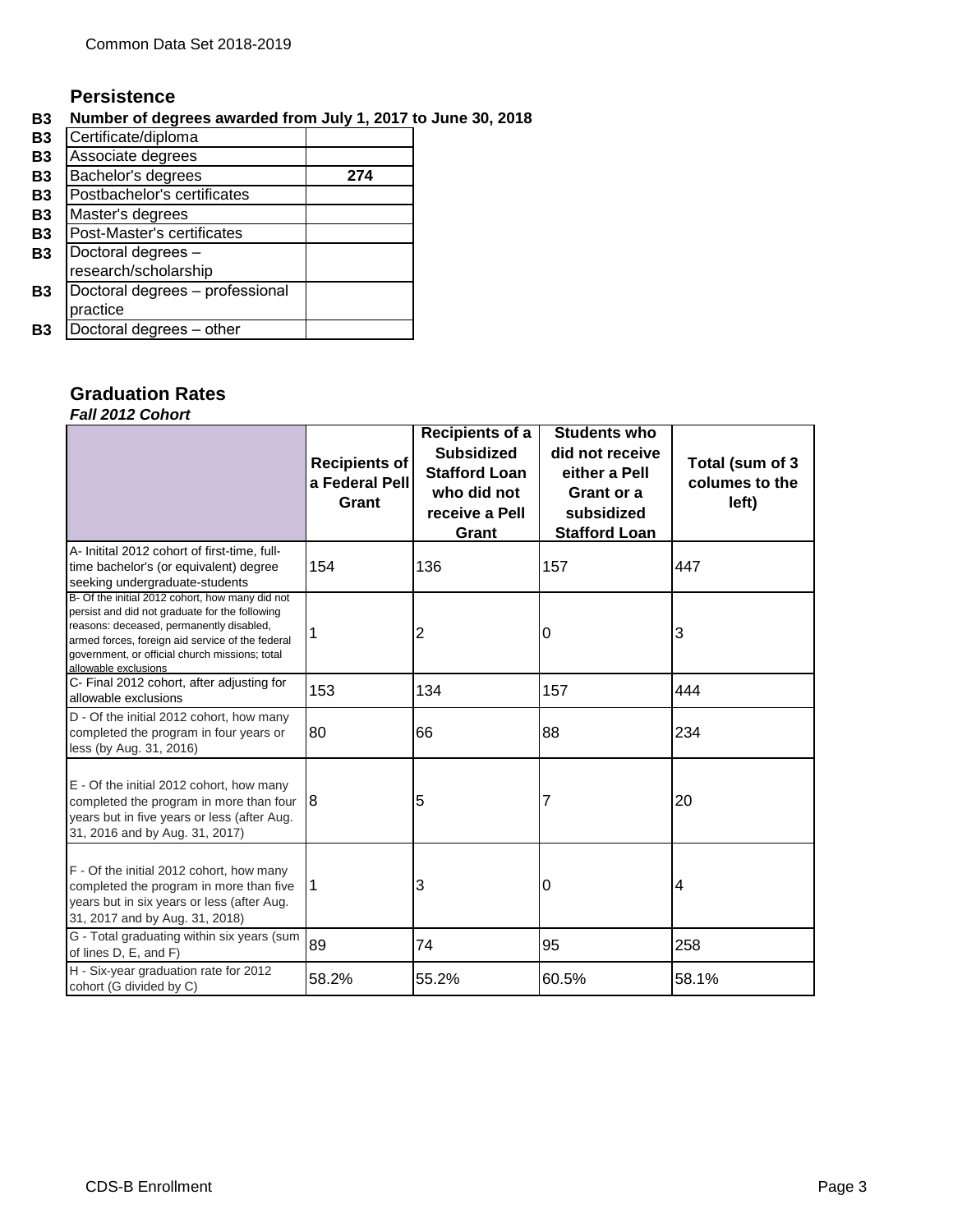## *Fall 2011 Cohort*

|                                                                                                                                                                                                                                                                             | <b>Recipients of</b><br>a Federal Pell<br>Grant | Recipients of a<br><b>Subsidized</b><br><b>Stafford Loan</b><br>who did not<br>receive a Pell<br>Grant | <b>Students who</b><br>did not receive<br>either a Pell<br>Grant or a<br>subsidized<br><b>Stafford Loan</b> | Total (sum of 3<br>columes to the<br>left) |
|-----------------------------------------------------------------------------------------------------------------------------------------------------------------------------------------------------------------------------------------------------------------------------|-------------------------------------------------|--------------------------------------------------------------------------------------------------------|-------------------------------------------------------------------------------------------------------------|--------------------------------------------|
| A- Initital 2011 cohort of first-time, full-<br>time bachelor's (or equivalent) degree<br>seeking undergraduate-students                                                                                                                                                    |                                                 |                                                                                                        |                                                                                                             | 492                                        |
| B- Of the initial 2011 cohort, how many did not<br>persist and did not graduate for the following<br>reasons: deceased, permanently disabled,<br>armed forces, foreign aid service of the federal<br>government, or official church missions; total<br>allowable exclusions |                                                 |                                                                                                        |                                                                                                             |                                            |
| C- Final 2011 cohort, after adjusting for<br>allowable exclusions                                                                                                                                                                                                           |                                                 |                                                                                                        |                                                                                                             | 491                                        |
| D - Of the initial 2011 cohort, how many<br>completed the program in four years or<br>less (by Aug. 31, 2015)                                                                                                                                                               |                                                 |                                                                                                        |                                                                                                             | 239                                        |
| E - Of the initial 2011 cohort, how many<br>completed the program in more than four<br>years but in five years or less (after Aug.<br>31, 2015 and by Aug. 31, 2016)                                                                                                        |                                                 |                                                                                                        |                                                                                                             | 19                                         |
| F - Of the initial 2011 cohort, how many<br>completed the program in more than five<br>years but in six years or less (after Aug.<br>31, 2016 and by Aug. 31, 2017)                                                                                                         |                                                 |                                                                                                        |                                                                                                             | 4                                          |
| G - Total graduating within six years (sum<br>of lines D, E, and F)                                                                                                                                                                                                         |                                                 |                                                                                                        |                                                                                                             | 262                                        |
| H - Six-year graduation rate for 2011<br>cohort (G divided by C)                                                                                                                                                                                                            |                                                 |                                                                                                        |                                                                                                             | 53.4%                                      |

## **Retention Rates**

| <b>B22</b> For the cohort of all full-time bachelor's (or equivalent) degree-seeking undergraduate |       |
|----------------------------------------------------------------------------------------------------|-------|
| students who entered your institution as freshmen in Fall 2017 (or the preceding                   |       |
| summer term), what percentage was enrolled at your institution as of the date your                 | 69.2% |
| linstitution calculates its official enrollment in Fall 2018?                                      |       |
|                                                                                                    |       |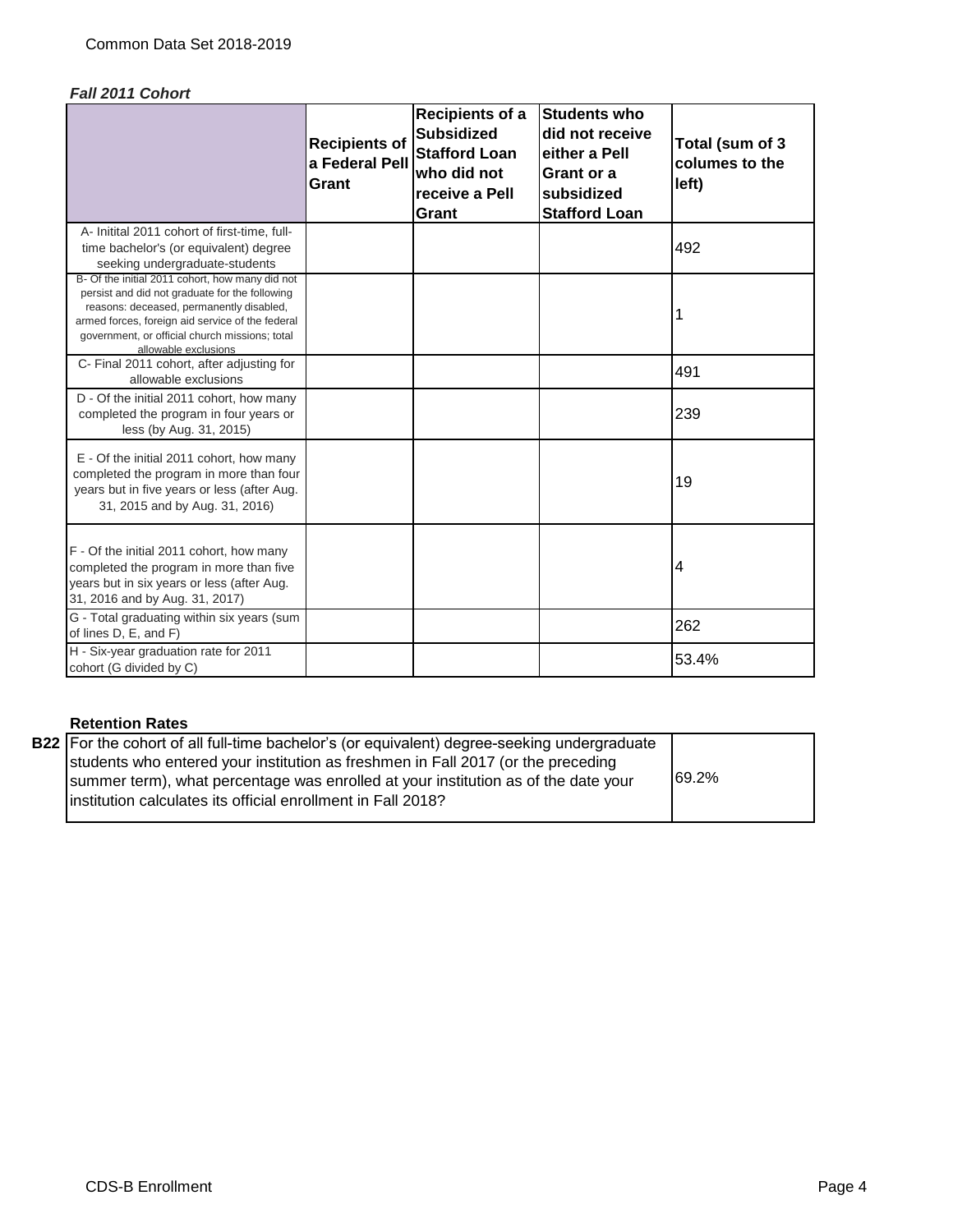## **C. FIRST-TIME, FIRST-YEAR (FRESHMAN) ADMISSION**

## **Applications**

**C1 First-time, first-year, (freshmen) students: Provide the number of degree-seeking, first-time, firstyear students who applied, were admitted, and enrolled (full- or part-time) in Fall 2018. Include early decision, early action, and students who began studies during summer in this cohort. Applicants should include only those students who fulfilled the requirements for consideration for admission (i.e., who completed actionable applications) and who have been notified of one of the following actions: admission, nonadmission, placement on waiting list, or application withdrawn (by applicant or institution). Admitted applicants should include wait-listed students who were subsequently offered admission.**

| C <sub>1</sub> | Total first-time, first-year (freshman) men who applied               | 1496 |
|----------------|-----------------------------------------------------------------------|------|
| C <sub>1</sub> | Total first-time, first-year (freshman) women who applied             | 2669 |
|                |                                                                       |      |
| <b>C1</b>      | Total first-time, first-year (freshman) men who were admitted         | 1182 |
| C <sub>1</sub> | Total first-time, first-year (freshman) women who were admitted       | 2289 |
|                |                                                                       |      |
| C1             | Total full-time, first-time, first-year (freshman) men who enrolled   | 167  |
| C <sub>1</sub> | Total part-time, first-time, first-year (freshman) men who enrolled   |      |
|                |                                                                       |      |
| C <sub>1</sub> | Total full-time, first-time, first-year (freshman) women who enrolled | 240  |
| C1             | Total part-time, first-time, first-year (freshman) women who enrolled | 0    |

## **C2 Freshman wait-listed students (students who met admission requirements but whose final admission was contingent on space availability)**

|                                                                  | Yes | No |
|------------------------------------------------------------------|-----|----|
| Do you have a policy of placing students on a waiting list?      |     |    |
| yes, please answer the questions below for Fall 2018 admissions: |     |    |
| Number of qualified applicants offered a place on waiting list   |     |    |
| Number accepting a place on the waiting list                     |     |    |
| Number of wait-listed students admitted                          |     |    |
|                                                                  | Yes | No |
| Is your waiting list ranked?                                     |     |    |
| If yes, do you release that information to students?             |     |    |
| Do you release that information to school counselors?            |     |    |
|                                                                  |     |    |

## **Admission Requirements**

## **C3 High school completion requirement**

| C <sub>3</sub> | High school diploma is required and GED is        |  |
|----------------|---------------------------------------------------|--|
|                | accepted                                          |  |
| C <sub>3</sub> | High school diploma is required and GED is not    |  |
|                | accepted                                          |  |
| C <sub>3</sub> | High school diploma or equivalent is not required |  |

#### **C4 Does your institution require or recommend a general college-preparatory program for degreeseeking students?**

| C <sub>4</sub> | <b>IRequire</b>                         |  |
|----------------|-----------------------------------------|--|
|                | <b>C4 Recommend</b>                     |  |
|                | <b>C4</b> Neither require nor recommend |  |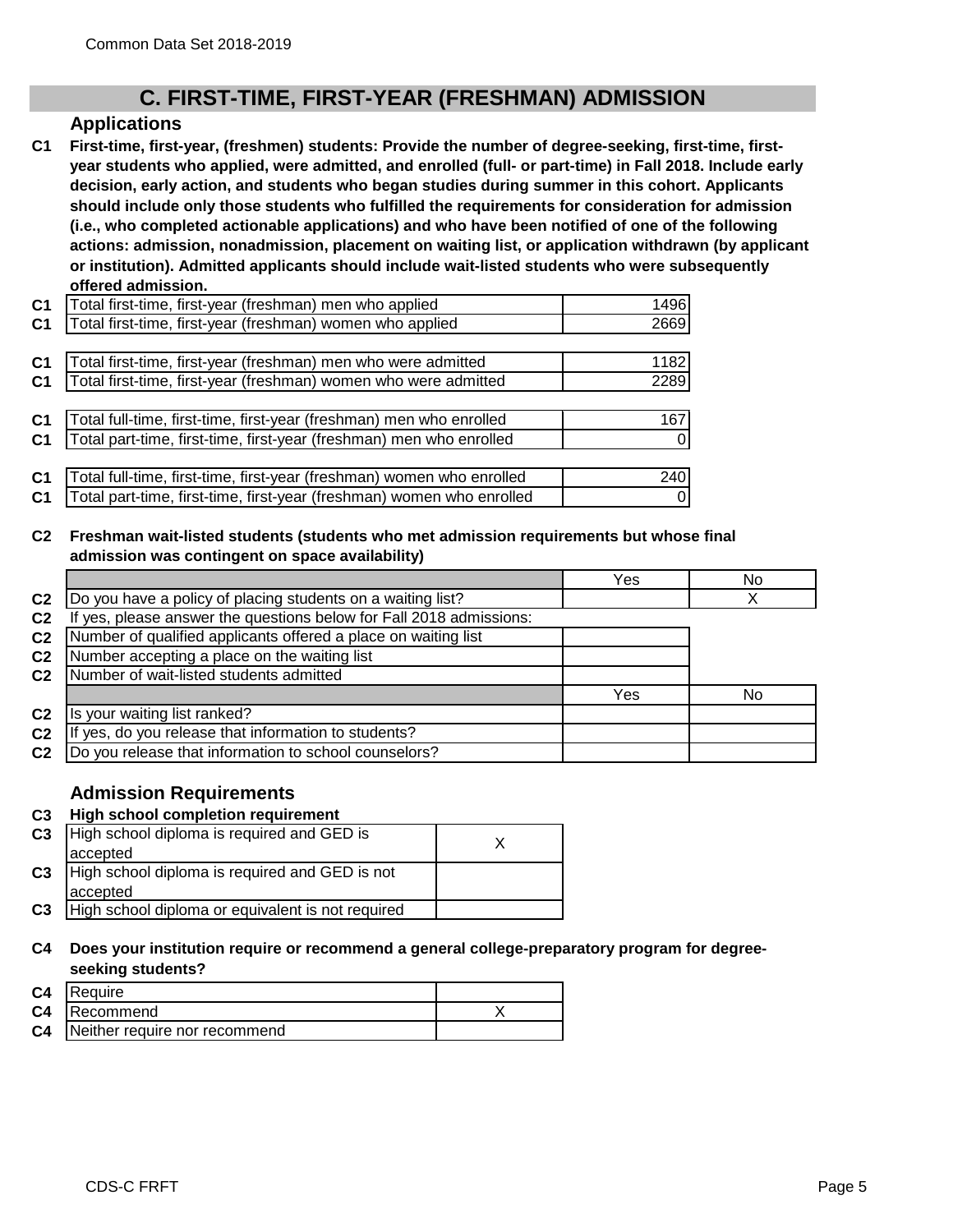**C5 Distribution of high school units required and/or recommended.**

| C <sub>5</sub> |                                  | <b>Units</b>    | <b>Units</b>   |
|----------------|----------------------------------|-----------------|----------------|
|                |                                  | <b>Required</b> | Recommended    |
| C <sub>5</sub> | Total academic units             |                 |                |
| C <sub>5</sub> | English                          |                 | 4              |
| C <sub>5</sub> | <b>Mathematics</b>               |                 | 3              |
| C <sub>5</sub> | Science                          |                 | 3              |
| C <sub>5</sub> | Of these, units that must be lab |                 | $\overline{2}$ |
| C <sub>5</sub> | Foreign language                 |                 | 3              |
| C <sub>5</sub> | Social studies                   |                 | $\overline{2}$ |
| C <sub>5</sub> | History                          |                 | $\overline{2}$ |
| C <sub>5</sub> | Academic electives               |                 |                |
| C <sub>5</sub> | <b>Computer Science</b>          |                 |                |
| C <sub>5</sub> | Visual/Performing Arts           |                 |                |
| C <sub>5</sub> | Other (specify)                  |                 |                |

## **Basis for Selection**

**C6** Do you have an open admission policy, under which virtually all secondary school graduates or students with GED equivalency diplomas are admitted without regard to academic record, test scores, or other qualifications? If so, check which applies:

| Open admission policy as described above for all students         | <b>NO</b> |
|-------------------------------------------------------------------|-----------|
| Open admission policy as described above for most students, but-- |           |
| selective admission for out-of-state students                     |           |
| selective admission to some programs                              |           |
| other (explain):                                                  |           |
|                                                                   |           |

## **C7 Relative importance of each of the following academic and nonacademic factors in first-time, firstyear, degree-seeking (freshman) admission decisions.**

| C7                                        | <b>Very Important</b> | Important | <b>Considered</b>       | <b>Not Considered</b> |
|-------------------------------------------|-----------------------|-----------|-------------------------|-----------------------|
| C7<br><b>Academic</b>                     |                       |           |                         |                       |
| Rigor of secondary school<br>C7<br>record | X                     |           |                         |                       |
| Class rank<br>C7                          |                       |           | X                       |                       |
| C7<br>Academic GPA                        | X                     |           |                         |                       |
| C7<br>Standardized test scores            |                       |           | X                       |                       |
| C7<br><b>Application Essay</b>            |                       |           | $\overline{\mathsf{x}}$ |                       |
| Recommendation(s)<br>C7                   |                       |           | X                       |                       |
| C7<br>Nonacademic                         |                       |           |                         |                       |
| C <sub>7</sub><br>Interview               |                       |           | X                       |                       |
| <b>Extracurricular activities</b><br>C7   |                       | X         |                         |                       |
| Talent/ability                            |                       |           | X                       |                       |
| Character/personal qualities              |                       | X         |                         |                       |
| First generation                          |                       |           |                         | X                     |
| Alumni/ae relation                        |                       | X         |                         |                       |
| Geographical residence                    |                       |           |                         | X                     |
| State residency                           |                       |           |                         | X                     |
| Religious affiliation/commitment          |                       |           |                         | X                     |
| Racial/ethnic status<br>C7                |                       |           |                         | X                     |
| C7<br>Volunteer work                      |                       | Χ         |                         |                       |
| C7<br>Work experience                     |                       | X         |                         |                       |
| evel of applicant's interest              |                       |           | X                       |                       |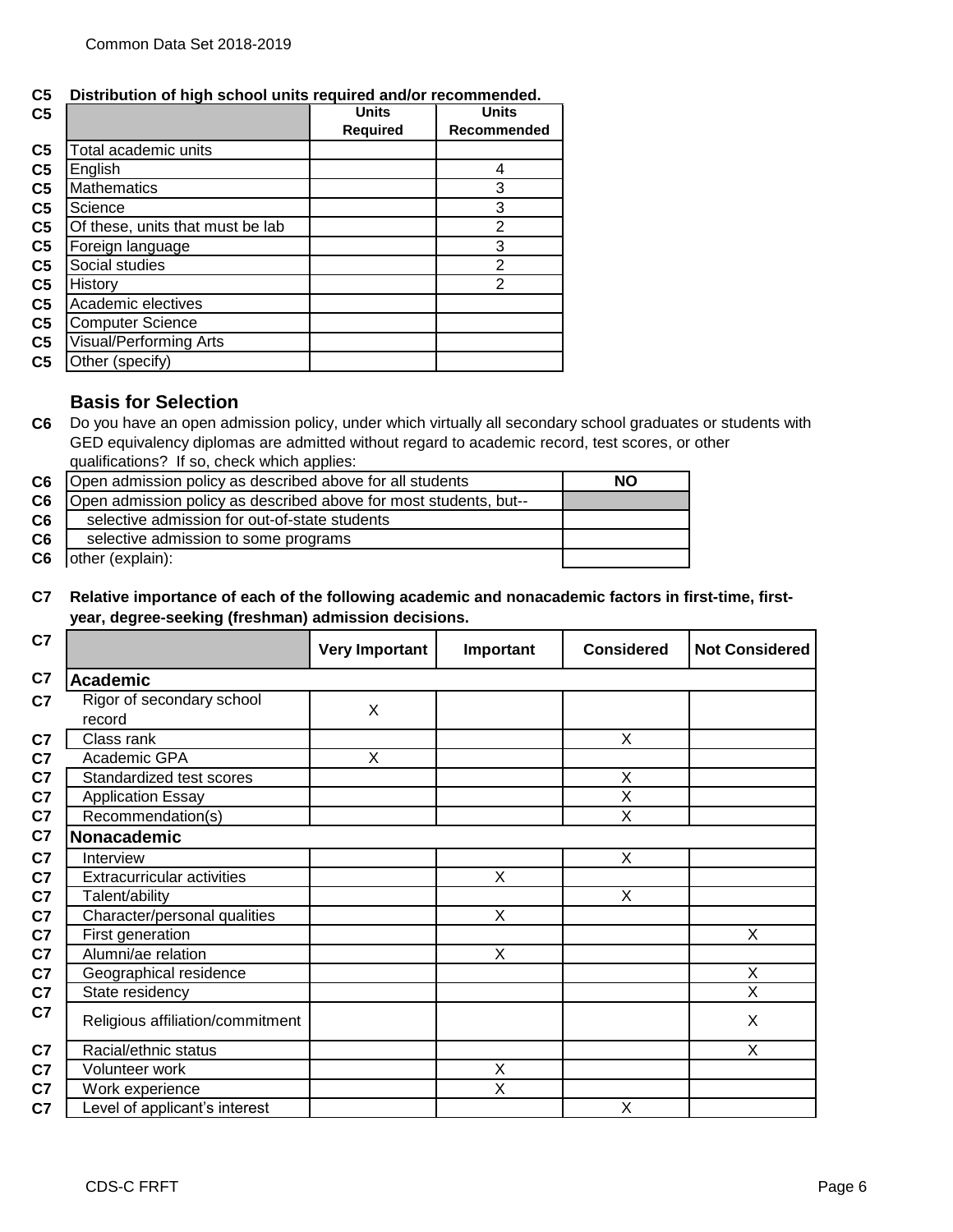## **SAT and ACT Policies**

#### **C8 Entrance exams**

|                                                                                                                                                                | Yes | No |
|----------------------------------------------------------------------------------------------------------------------------------------------------------------|-----|----|
| C8A Does your institution make use of SAT, ACT, or SAT Subject Test<br>scores in admission decisions for first-time, first-year, degree-seeking<br>applicants? | XXX |    |

**C8A** If yes, place check marks in the appropriate boxes below to reflect your institution's policies for use in admission for Fall 2020.

| C8A |                                         |                | <b>ADMISSION</b> |                         |                    |             |  |
|-----|-----------------------------------------|----------------|------------------|-------------------------|--------------------|-------------|--|
| C8A |                                         | <b>Require</b> | Recommend        | <b>Require for Some</b> | <b>Consider if</b> | <b>Not</b>  |  |
|     |                                         |                |                  |                         | <b>Submitted</b>   | <b>Used</b> |  |
|     | C8A SAT or ACT                          |                |                  | <b>XXX</b>              | <b>XXX</b>         |             |  |
|     | C8A ACT only                            |                |                  |                         |                    |             |  |
|     | C8A SAT only                            |                |                  |                         |                    |             |  |
|     | <b>C8A SAT and SAT Subject Tests or</b> |                |                  |                         |                    |             |  |
|     | <b>ACT</b>                              |                |                  |                         |                    |             |  |
|     | <b>C8A SAT Subject Tests only</b>       |                |                  |                         |                    |             |  |

**C8B** If your institution will make use of the ACT in admission decisions for first-time, first-year, degree-seeking applicants for Fall 2020, please indicate which ONE of the following applies: (regardless of whether the writing score will be used in the admissions process):

**C8B** ACT with writing required

**C8B** ACT with writing recommended

**C8B** ACT with or without writing accepted **ACT WAS ACT WAS ALCON** 

**C8B** If your institution will make use of the SAT in admission decisions for first-time, first-year, degree-seeking applicants for Fall 2020 please indicate which ONE of the following applies (regardless of whether the Essay score will be used in the admissions process:

**C8B** SAT with Essay component required

**C8B** SAT with Essay component recommended

**C8B** SAT with or without Essay component accepted **EXXX EXAM** 

| ᄉᄉ |  |
|----|--|

**C8C** Please indicate how your institution will use the SAT or ACT writing component; check all that apply:

| C8C |                                                         | <b>SAT</b> essay | <b>ACT</b> essay |
|-----|---------------------------------------------------------|------------------|------------------|
|     | <b>C8C</b> For admission                                |                  |                  |
|     | <b>C8C</b> For placement                                |                  |                  |
|     | <b>C8C</b> For advising                                 |                  |                  |
|     | <b>C8C</b> In place of an application essay             |                  |                  |
|     | <b>C8C</b> As a validity check on the application essay |                  |                  |
|     | C8C No college policy as of now                         |                  |                  |
|     | <b>C8C</b> Not using essay component                    |                  |                  |

**C8D In addition**, does your institution use applicants' test scores for academic advising?

| $- - -$<br>υ.<br>--- | $\sim$<br>ౚ                  | 10 |
|----------------------|------------------------------|----|
|                      | - - - - - -<br>. .<br>------ |    |

| <b>C8E</b> Latest date by which SAT or ACT scores must be received for fall-term | Mav 1st |
|----------------------------------------------------------------------------------|---------|
| C8E Latest date by which SAT Subject Test scores must be received for fall-      |         |
| Iterm admission                                                                  |         |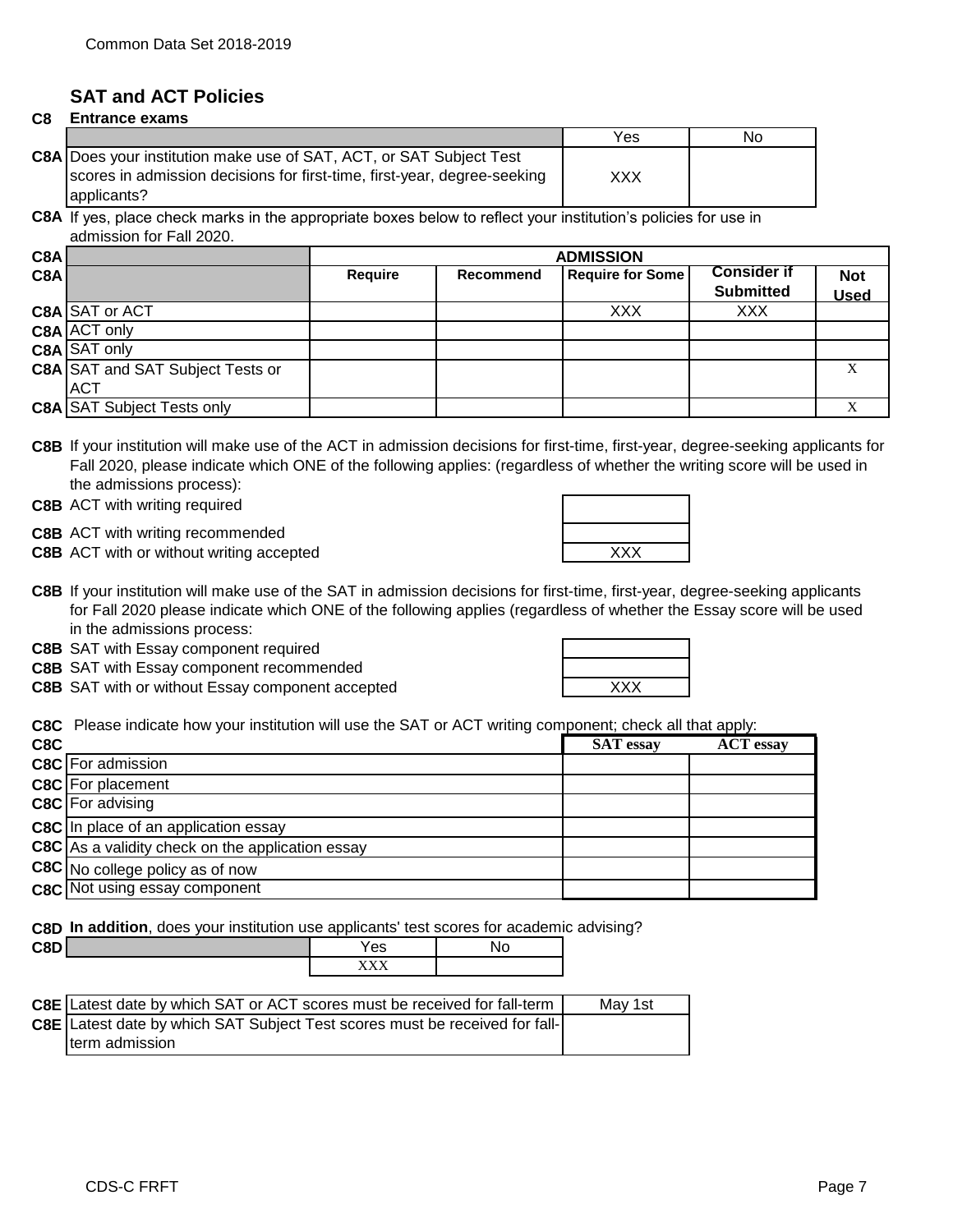**C8G** Please indicate which tests your institution uses for placement (e.g., state tests):

| C8G SAT  |                                  |  |
|----------|----------------------------------|--|
| C8G ACT  |                                  |  |
|          | <b>C8G</b> SAT Subject Tests     |  |
| $C8G$ AP |                                  |  |
|          | C8G CLEP                         |  |
|          | <b>C8G</b> Institutional Exam    |  |
|          | <b>C8G</b> State Exam (specify): |  |

## **Freshman Profile**

Provide information for ALL enrolled, degree-seeking, full-time and part-time, first-time, first-year (freshman) students enrolled in Fall 2018, including students who began studies during summer, international students/nonresident aliens, and students admitted under special arrangements.

#### **C9 Percent and number of first-time, first-year (freshman) students enrolled in Fall 2018 who submitted national standardized (SAT/ACT) test scores.**

| C9             | Percent submitting SAT scores | 15% | Number submitting SAT scores | 208 |
|----------------|-------------------------------|-----|------------------------------|-----|
| C <sub>9</sub> | Percent submitting ACT scores | 16% | Number submitting ACT scores | 65  |

| C9             |                                   | 25th Percentile | 75th Percentile |
|----------------|-----------------------------------|-----------------|-----------------|
| C <sub>9</sub> | <b>SAT Evidence-Based Reading</b> |                 |                 |
|                | and Writing                       | 510             | 610             |
| C <sub>9</sub> | <b>SAT Math</b>                   | 560             | 580             |
| C9             | <b>ACT Composite</b>              |                 |                 |
| C9             | <b>ACT Math</b>                   | 21              | 26              |
| C <sub>9</sub> | <b>ACT English</b>                |                 |                 |
| C9             | <b>ACT Writing</b>                |                 |                 |

**C9** Percent of first-time, first-year (freshman) students with scores in each range:

| C9             |                         | <b>SAT Evidence-</b> |                    |                 |
|----------------|-------------------------|----------------------|--------------------|-----------------|
|                |                         | <b>Based Reading</b> |                    |                 |
|                |                         | and Writing          | <b>SAT Math</b>    |                 |
| C9             | 700-800                 | 3.00%                | 2.00%              |                 |
| C9             | 600-699                 | 28.00%               | 18.00%             |                 |
| C9             | 500-599                 | 54.00%               | 64.00%             |                 |
| C9             | 400-499                 | 14.00%               | 14.00%             |                 |
| C9             | 300-399                 | 1.00%                | 1.00%              |                 |
| C <sub>9</sub> | 200-299                 | 0.00%                | 1.00%              |                 |
|                | Totals should = $100\%$ | 100.00%              | 100.00%            |                 |
| C9             |                         | <b>ACT Composite</b> | <b>ACT English</b> | <b>ACT Math</b> |
| C9             | 30-36                   | 3.00%                |                    |                 |
| C9             | 24-29                   | 37.00%               |                    |                 |
| C9             | 18-23                   | 49.00%               |                    |                 |
| C9             | $12 - 17$               | 11.00%               |                    |                 |
| C9             | $6 - 11$                | 0.00%                |                    |                 |
| C <sub>9</sub> | Below 6                 | $0.00\%$             |                    |                 |
|                | Totals should = 100%    | 100.00%              | 0.00%              | 0.00%           |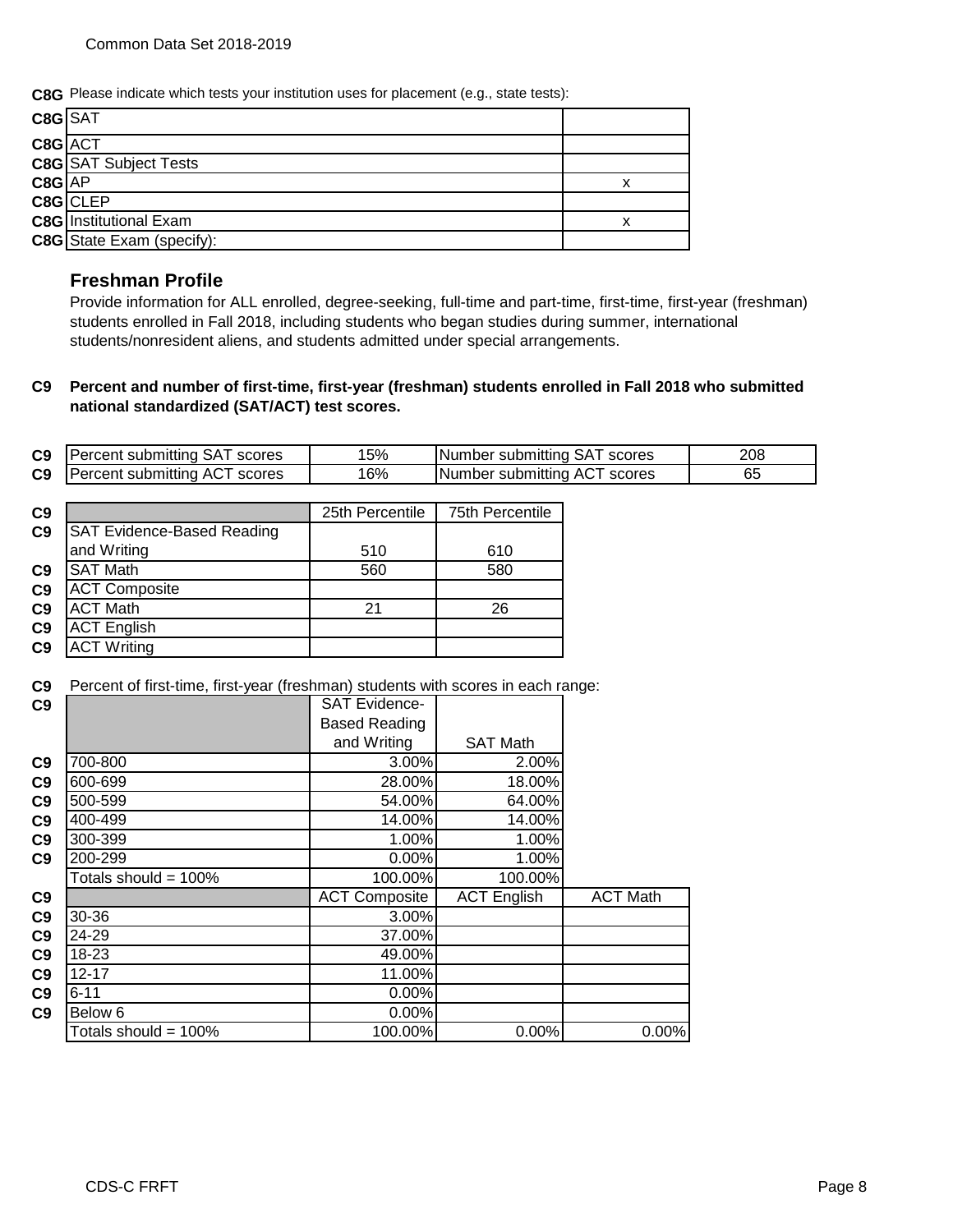**C10** Percent of all degree-seeking, first-time, first-year (freshman) students who had high school class rank within each of the following ranges (report information for those students from whom you collected high school rank information).

| C10 Percent in top tenth of high school graduating class                                          |                       |
|---------------------------------------------------------------------------------------------------|-----------------------|
| C10 Percent in top quarter of high school graduating class                                        |                       |
| C10 Percent in top half of high school graduating class                                           | Top half +            |
| C10   Percent in bottom half of high school graduating class                                      | bottom half = $100\%$ |
| C10 Percent in bottom quarter of high school graduating class                                     |                       |
| C10   Percent of total first-time, first-year (freshmen) students who submitted high school class |                       |
| rank:                                                                                             |                       |

**C11** Percentage of all enrolled, degree-seeking, first-time, first-year (freshman) students who had high school grade-point averages within each of the following ranges (using 4.0 scale). Report information only for those students from whom you collected high school GPA.

| C11   Percent who had GPA of 3.75 and higher    | 10.00%   |
|-------------------------------------------------|----------|
| C11 Percent who had GPA between 3.50 and 3.74   | 27.00%   |
| C11 Percent who had GPA between 3.25 and 3.49   | 11.00%   |
| C11   Percent who had GPA between 3.00 and 3.24 | 16.00%   |
| C11   Percent who had GPA between 2.50 and 2.99 | 27.00%   |
| C11 Percent who had GPA between 2.0 and 2.49    | $9.00\%$ |
| C11 Percent who had GPA between 1.0 and 1.99    | $0.00\%$ |
| C11   Percent who had GPA below 1.0             | 0.00%    |
| Totals should = $100\%$                         | 100.00%  |
|                                                 |          |

| C12 Average high school GPA of all degree-seeking, first-time, first-year<br>(freshman) students who submitted GPA: | 87.3 or 3.23 |
|---------------------------------------------------------------------------------------------------------------------|--------------|
| C12 Percent of total first-time, first-year (freshman) students who submitted<br>high school GPA:                   | 100.00%      |

## **Admission Policies**

|                 | <b>C13 Application Fee</b>                                  |     |     |
|-----------------|-------------------------------------------------------------|-----|-----|
| C <sub>13</sub> |                                                             | Yes | No  |
|                 | C13   Does your institution have an<br>application fee?     |     | XXX |
|                 | C13 Amount of application fee:                              |     |     |
| C <sub>13</sub> |                                                             | Yes | No  |
|                 | C13 Can it be waived for applicants<br>with financial need? |     |     |

## **C14 Application closing date**

| C <sub>14</sub> |                                             | Yes | No         |
|-----------------|---------------------------------------------|-----|------------|
|                 | <b>C14</b>   Does your institution have an  |     |            |
|                 | application closing date?                   |     | <b>XXX</b> |
|                 | <b>C14</b> Application closing date (fall): |     |            |
|                 | C14 Priority date:                          |     |            |

| C <sub>15</sub> |                                                                       | Yes | Νc |
|-----------------|-----------------------------------------------------------------------|-----|----|
|                 | C15 Are first-time, first-year students accepted for terms other than |     |    |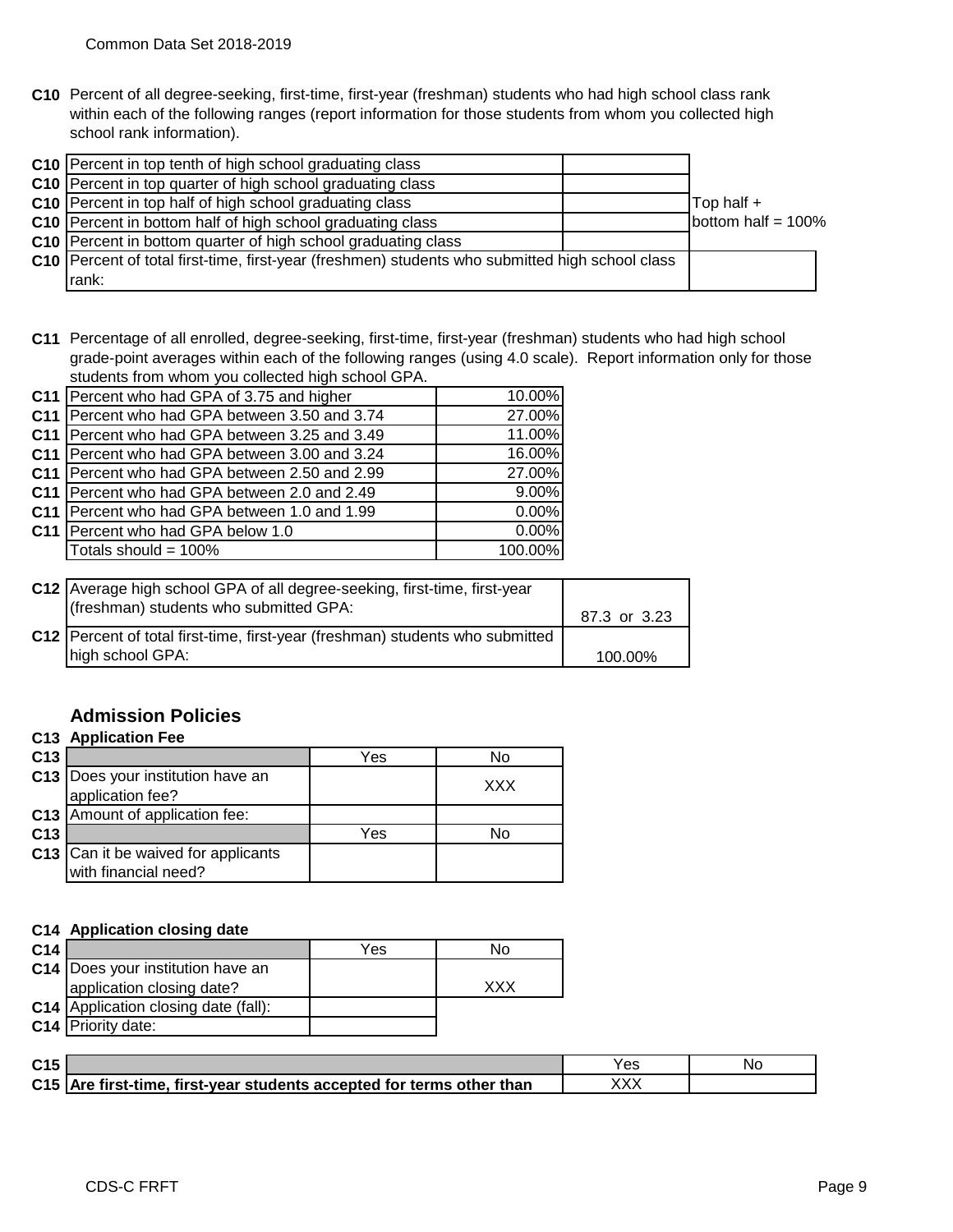## **C16 Notification to applicants of admission decision sent** *(fill in one only)*

| C16 On a rolling basis beginning |         |
|----------------------------------|---------|
| $(data)$ :                       | Oct. 15 |
| $C16$ By (date):                 |         |
| C16 Other:                       |         |
|                                  |         |

### **C17 Reply policy for admitted applicants** *(fill in one only)*

| C <sub>17</sub> | Must reply by (date):                  | 5/1 |  |
|-----------------|----------------------------------------|-----|--|
| C <sub>17</sub> | No set date:                           |     |  |
| C <sub>17</sub> | Must reply by May 1 or within          |     |  |
|                 | weeks if notified thereafter           |     |  |
|                 |                                        | 2   |  |
| C <sub>17</sub> | Other:                                 |     |  |
| C <sub>17</sub> | Deadline for housing deposit (MM/DD):  |     |  |
| C <sub>17</sub> | Amount of housing deposit:             |     |  |
| C <sub>17</sub> | Refundable if student does not enroll? |     |  |
| C <sub>17</sub> | Yes, in full                           |     |  |
| C <sub>17</sub> | Yes, in part                           |     |  |
| C <sub>17</sub> | No                                     |     |  |

### **C18 Deferred admission**

| C <sub>18</sub> |                                                                                        | Yes.  | Ν٥ |
|-----------------|----------------------------------------------------------------------------------------|-------|----|
|                 | C18   Does your institution allow students to postpone enrollment after<br>ladmission? | ,,,,, |    |

### **C19 Early admission of high school students**

| C <sub>19</sub> |                                                                                                                                                                                 | <b>Yes</b> | No  |
|-----------------|---------------------------------------------------------------------------------------------------------------------------------------------------------------------------------|------------|-----|
|                 | C19   Does your institution allow high school students to enroll as full-time,<br>first-time, first-year (freshman) students one year or more before high<br>school graduation? |            | XXX |

## **Early Decision and Early Action Plans**

## **C21 Early Decision**

| C <sub>21</sub> |                                                           | Yes        | No |
|-----------------|-----------------------------------------------------------|------------|----|
|                 | C21   Does your institution offer an early decision plan? | <b>XXX</b> |    |
|                 | C21 If "yes," please complete the following:              |            |    |
|                 | <b>C21</b> First or only early decision plan closing date | Nov. 1     |    |
|                 | C21 First or only early decision plan notification date   | Nov. 15    |    |
|                 | <b>C21</b> Other early decision plan closing date         |            |    |
|                 | C21 Other early decision plan notification date           |            |    |

### **C21 For the Fall 2018 entering class:**

| C21 Number of early decision applications received by your institution |  |
|------------------------------------------------------------------------|--|
| C21 Number of applicants admitted under early decision plan            |  |

**C21** Please provide significant details about your early decision plan:

#### **C22 Early action**

| C <sub>22</sub> |                                                                         | Yes | No  |
|-----------------|-------------------------------------------------------------------------|-----|-----|
|                 | C22 Do you have a nonbinding early action plan whereby students are     |     |     |
|                 | notified of an admission decision well in advance of the regular        |     | XXX |
|                 | Inotification date but do not have to commit to attending your college? |     |     |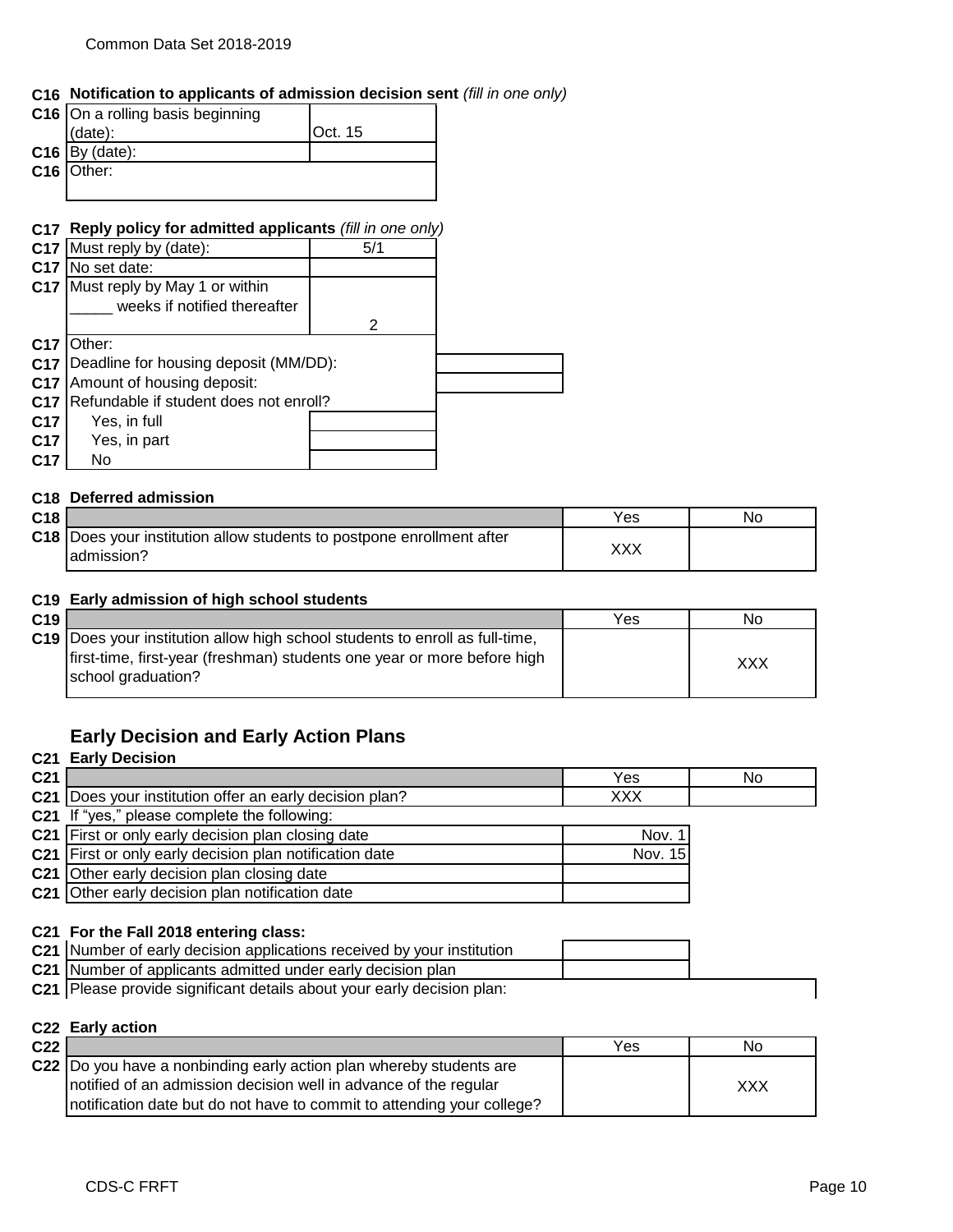# **D. TRANSFER ADMISSION**

## **Fall Applicants**

| D <sub>1</sub> |                                                                                                                                                             | Yes | No |
|----------------|-------------------------------------------------------------------------------------------------------------------------------------------------------------|-----|----|
| D1             | Does your institution enroll transfer students? (If no,<br>please skip to Section E)                                                                        |     |    |
| D1             | If yes, may transfer students earn advanced standing credit<br>by transferring credits earned from course work completed<br>at other colleges/universities? |     |    |

**D2** Provide the number of students who applied, were admitted, and enrolled as degree-seeking transfer students in Fall 2018.

| D <sub>2</sub> |            | Applicants | Admitted   | Enrolled   |
|----------------|------------|------------|------------|------------|
|                |            |            | Applicants | Applicants |
| D <sub>2</sub> | <b>Men</b> | 86         | 51         | 19         |
| D <sub>2</sub> | Women      | 135        | 62         |            |
| D <sub>2</sub> | 'otal      | 221        | 113        | 39         |

## **Application for Admission**

|                | <b>D3</b> Indicate terms for which transfers may enroll: |  |  |  |  |
|----------------|----------------------------------------------------------|--|--|--|--|
| D <sub>3</sub> | <b>IFall</b>                                             |  |  |  |  |
|                | D3 Winter                                                |  |  |  |  |
| D3             | Spring                                                   |  |  |  |  |
| D3             | Summer                                                   |  |  |  |  |

| D4 |                                                                                                                         | Yes | Nο |
|----|-------------------------------------------------------------------------------------------------------------------------|-----|----|
| D4 | Must a transfer applicant have a minimum number of<br>credits completed or else must apply as an entering<br>lfreshman? |     |    |
| D4 | If yes, what is the minimum number of credits and the unit<br>of measure?                                               |     |    |

**D5** Indicate all items required of transfer students to apply for admission:

| D <sub>5</sub> |                                                         | Required of All | Recommended<br>of All | Recommended<br>of Some | Required of Some | Not Required |
|----------------|---------------------------------------------------------|-----------------|-----------------------|------------------------|------------------|--------------|
| D <sub>5</sub> | High school transcript                                  |                 |                       |                        | <b>XXX</b>       |              |
| D <sub>5</sub> | College transcript(s)                                   | <b>XXX</b>      |                       |                        |                  |              |
| D <sub>5</sub> | Essay or personal<br>statement                          |                 | <b>XXX</b>            |                        |                  |              |
| D <sub>5</sub> | Interview                                               |                 | <b>XXX</b>            |                        |                  |              |
| D <sub>5</sub> | Standardized test scores                                |                 |                       |                        | <b>XXX</b>       |              |
| D <sub>5</sub> | Statement of good standing<br>from prior institution(s) |                 |                       |                        | <b>XXX</b>       |              |

**D6** If a minimum high school grade point average is required of transfer applicants, specify (on a 4.0 scale):

| <b>D7</b> If a minimum college grade point average is required of |  |
|-------------------------------------------------------------------|--|
| transfer applicants, specify (on a 4.0 scale):                    |  |

**D8** List any other application requirements specific to transfer applicants: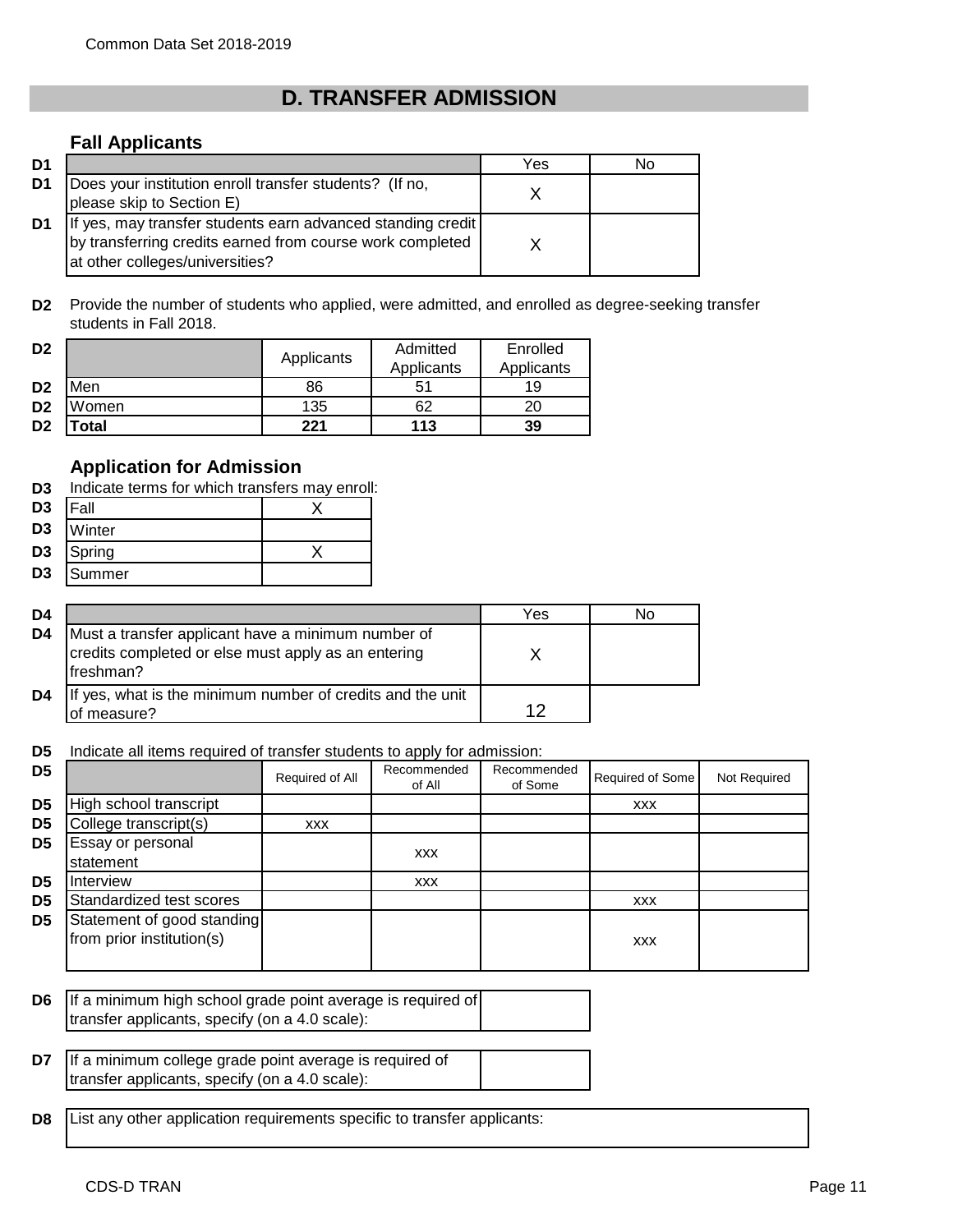**D9** List application priority, closing, notification, and candidate reply dates for transfer students. If applications are reviewed on a continuous or rolling basis, place a check mark in the "Rolling admission" column.

| D <sub>9</sub>  |                                                                                                                       | <b>Priority Date</b> | <b>Closing Date</b> | <b>Notification Date</b> | <b>Reply Date</b> | Rolling<br><b>Admission</b> |
|-----------------|-----------------------------------------------------------------------------------------------------------------------|----------------------|---------------------|--------------------------|-------------------|-----------------------------|
| D <sub>9</sub>  | Fall                                                                                                                  | 8/1                  |                     | 2 weeks                  | 2 weeks           | <b>XXX</b>                  |
| D <sub>9</sub>  | Winter                                                                                                                |                      |                     |                          |                   |                             |
| D <sub>9</sub>  | Spring                                                                                                                | 2/1                  |                     | 2 weeks                  | 2 weeks           | <b>XXX</b>                  |
| D <sub>9</sub>  | Summer                                                                                                                |                      |                     |                          |                   |                             |
|                 |                                                                                                                       |                      |                     |                          |                   |                             |
| <b>D10</b>      |                                                                                                                       |                      |                     | Yes                      | No                |                             |
|                 | D10 Does an open admission policy, if reported, apply to<br>transfer students?                                        |                      |                     |                          | <b>XXX</b>        |                             |
|                 | <b>D11</b> Describe additional requirements for transfer admission, if applicable:<br><b>Transfer Credit Policies</b> |                      |                     |                          |                   |                             |
|                 | D12 Report the lowest grade earned for any course that may be                                                         |                      |                     |                          |                   |                             |
|                 | transferred for credit:                                                                                               |                      |                     |                          |                   |                             |
|                 |                                                                                                                       |                      |                     | C.                       |                   |                             |
| D <sub>13</sub> |                                                                                                                       |                      |                     | Number                   | Unit Type         |                             |
|                 | D13 Maximum number of credits or courses that may be<br>transferred from a two-year institution:                      |                      |                     | 75                       | <b>SH</b>         |                             |
|                 |                                                                                                                       |                      |                     |                          |                   |                             |
| D <sub>14</sub> |                                                                                                                       |                      |                     | <b>Number</b>            | Unit Type         |                             |
|                 | D14 Maximum number of credits or courses that may be<br>transferred from a four-year institution:                     |                      |                     | 75                       | <b>SH</b>         |                             |
|                 |                                                                                                                       |                      |                     |                          |                   |                             |
|                 | D16 Minimum number of credits that transfers must complete at                                                         |                      |                     |                          |                   |                             |
|                 | your institution to earn a bachelor's degree:                                                                         |                      |                     | 45                       |                   |                             |
|                 | <b>D17</b> Describe other transfer credit policies:                                                                   |                      |                     |                          |                   |                             |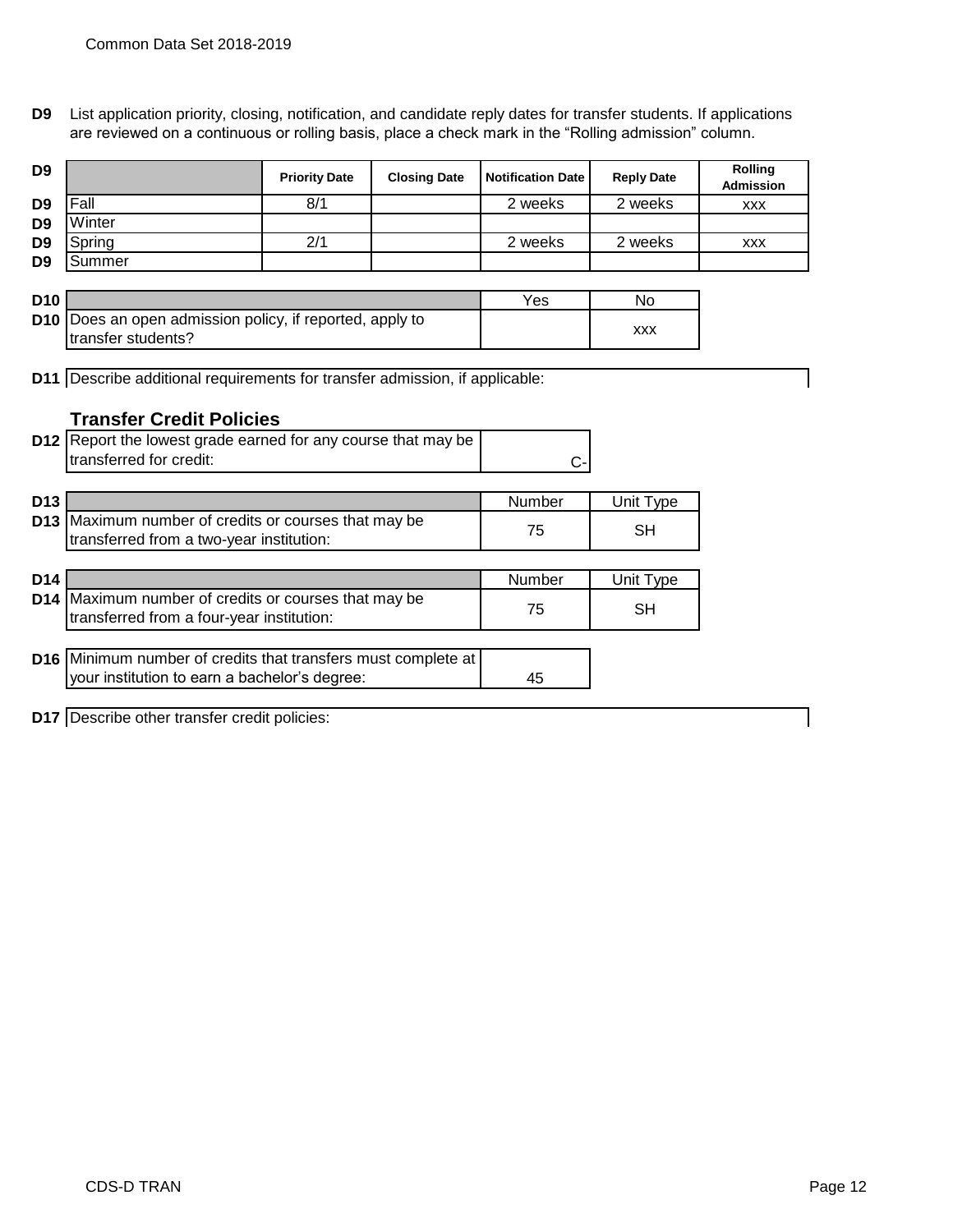# **E. ACADEMIC OFFERINGS AND POLICIES**

#### **E1 Special study options:** Identify those programs available at your institution. Refer to the glossary for definitions.

| E <sub>1</sub> | Accelerated program                 | X |
|----------------|-------------------------------------|---|
| E1             | Cooperative education program       |   |
| E <sub>1</sub> | Cross-registration                  |   |
| E <sub>1</sub> | Distance learning                   | X |
| E <sub>1</sub> | Double major                        | х |
| E <sub>1</sub> | Dual enrollment                     |   |
| E <sub>1</sub> | English as a Second Language (ESL)  |   |
| E <sub>1</sub> | Exchange student program (domestic) |   |
| E <sub>1</sub> | External degree program             |   |
| E <sub>1</sub> | Honors Program                      | X |
| E <sub>1</sub> | Independent study                   | X |
| E <sub>1</sub> | Internships                         | X |
| E1             | Liberal arts/career combination     |   |
| E <sub>1</sub> | Student-designed major              | X |
| E <sub>1</sub> | Study abroad                        | X |
| E <sub>1</sub> | Teacher certification program       | X |
| E1             | Weekend college                     |   |
| E1             | Other (specify):                    |   |
|                |                                     |   |

**E2 This question has been removed from the Common Data Set.**

## **E3 Areas in which all or most students are required to complete some course**

|                | work prior to graduation:         |   |
|----------------|-----------------------------------|---|
| E <sub>3</sub> | Arts/fine arts                    |   |
| E <sub>3</sub> | Computer literacy                 |   |
| E <sub>3</sub> | English (including composition)   | Х |
| E3             | Foreign languages                 | X |
| E3             | History                           |   |
| E3             | <b>Humanities</b>                 |   |
| E3             | <b>Mathematics</b>                |   |
| E <sub>3</sub> | Philosophy                        |   |
| E <sub>3</sub> | Sciences (biological or physical) |   |
| E3             | Social science                    |   |
| E3             | Other (describe):                 |   |
|                |                                   |   |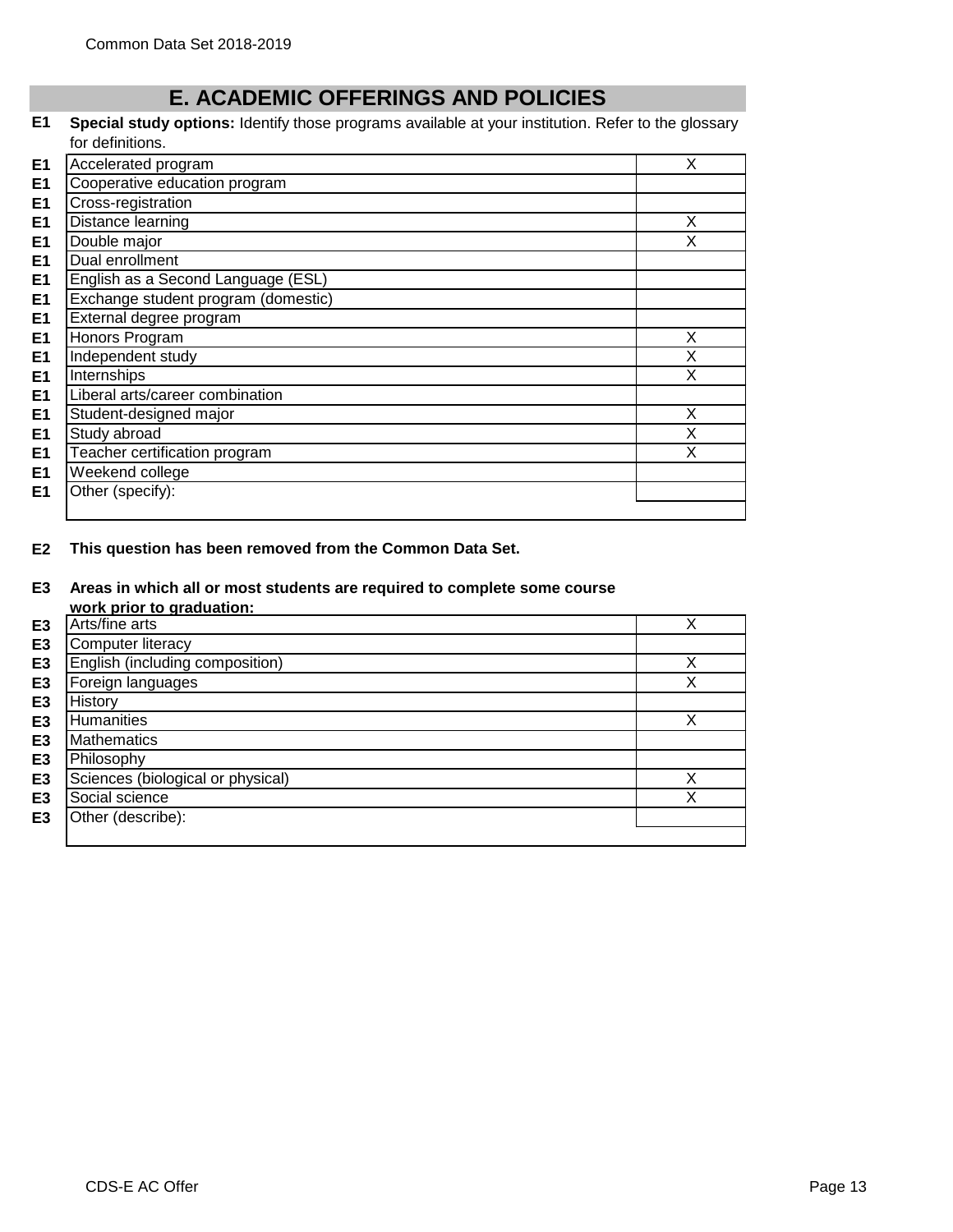# **F. STUDENT LIFE**

### **F1** Percentages of first-time, first-year (freshman) degree-seeking students and degree-seeking undergraduates enrolled in Fall 2018 who fit the following categories:

| F1 |                                                                      | First-time, first-year |                |
|----|----------------------------------------------------------------------|------------------------|----------------|
|    |                                                                      | (freshman)             | Undergraduates |
|    |                                                                      | students               |                |
| F1 | Percent who are from out of state                                    | 25%                    | 21%            |
| F1 | Percent of men who join fraternities                                 | $< 1\%$                | 7%             |
| F1 | Percent of women who join sororities                                 | $< 1\%$                | 12%            |
| F1 | Percent who live in college-owned, -operated, or -affiliated housing | 97%                    | 87%            |
| F1 | Percent who live off campus or commute                               | 3%                     | 13%            |
| F1 | Percent of students age 25 and older                                 | 0%                     | 1%             |
| F1 | Average age of full-time students                                    | 18 <sup>1</sup>        | 19             |
| F1 | Average age of all students (full- and part-time)                    | 18                     | 19             |

**F2 Activities offered** Identify those programs available at your institution.

| F <sub>2</sub> | <b>Campus Ministries</b>           |   |
|----------------|------------------------------------|---|
| F <sub>2</sub> | Choral groups                      | x |
| F <sub>2</sub> | Concert band                       | x |
| F <sub>2</sub> | Dance                              | x |
| F <sub>2</sub> | Drama/theater                      | x |
| F <sub>2</sub> | International Student Organization | x |
| F <sub>2</sub> | Jazz band                          | x |
| F2             | Literary magazine                  | x |
| F <sub>2</sub> | Marching band                      |   |
| F <sub>2</sub> | Model UN                           | x |
| F <sub>2</sub> | Music ensembles                    | x |
| F <sub>2</sub> | Musical theater                    |   |
| F <sub>2</sub> | Opera                              |   |
| F <sub>2</sub> | Pep band                           |   |
| F <sub>2</sub> | Radio station                      |   |
| F <sub>2</sub> | Student government                 |   |
| F <sub>2</sub> | Student newspaper                  |   |
| F <sub>2</sub> | Student-run film society           |   |
| F2             | Symphony orchestra                 |   |
| F <sub>2</sub> | <b>Television station</b>          |   |
| F2             | Yearbook                           |   |

**F3 ROTC** (program offered in cooperation with Reserve Officers' Training Corps) **NO**

**F4 Housing:** Check all types of college-owned, -operated, or -affiliated housing available for undergraduates

| F4 | Coed dorms                                 | х |
|----|--------------------------------------------|---|
| F4 | Men's dorms                                |   |
| F4 | Women's dorms                              |   |
| F4 | Apartments for married students            |   |
| F4 | Apartments for single students             | x |
| F4 | Special housing for disabled students      |   |
| F4 | Special housing for international students |   |
| F4 | Fraternity/sorority housing                | х |
| F4 | Cooperative housing                        |   |
| F4 | Theme housing                              | x |
| F4 | Wellness housing                           |   |
|    |                                            |   |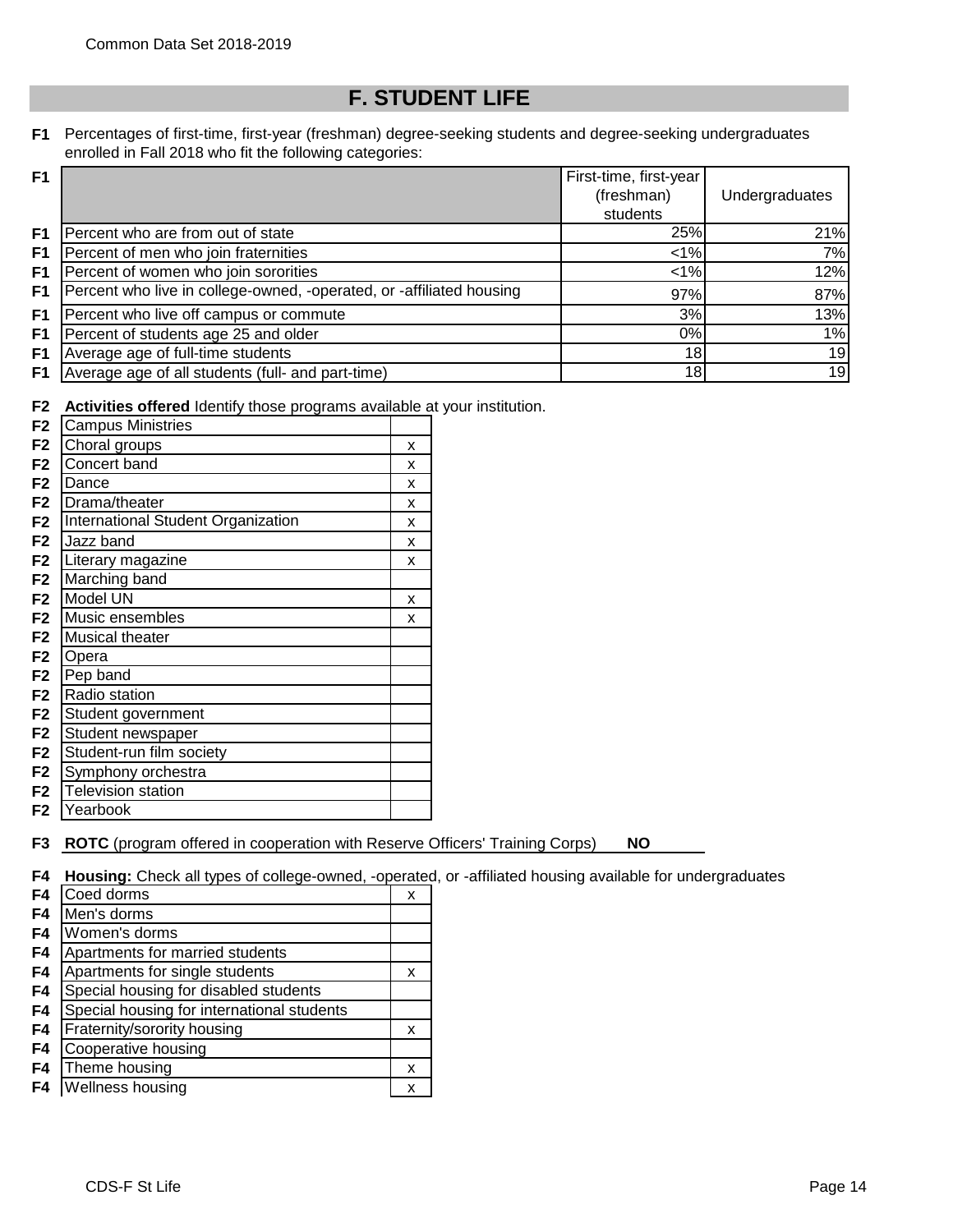# **G. ANNUAL EXPENSES**

## **G0** Please provide the URL of your institution's net price calculator: https://www.hartwick.edu/admissions/net-price-calculator/

**Provide 2019-2020 academic year costs of attendance for the following categories that are applicable to your institution.**

**G1 Undergraduate full-time tuition, required fees, room and board List the typical tuition, required fees, and room and board for a full-time undergraduate student for the FULL 2019-2020 academic year**

| G <sub>1</sub> |                                   | First-Year | Undergraduates |
|----------------|-----------------------------------|------------|----------------|
| G <sub>1</sub> | PRIVATE INSTITUTIONS              |            |                |
|                | Tuition:                          | \$45,990   | \$45,990       |
|                |                                   |            |                |
| G <sub>1</sub> | <b>REQUIRED FEES:</b>             | \$936      | \$936          |
|                |                                   |            |                |
| G <sub>1</sub> | ROOM AND BOARD:(on-campus)        | \$12,834   | \$12,834       |
| G <sub>1</sub> | ROOM ONLY: (on-campus)            | \$6,654    | \$6,654        |
| G <sub>1</sub> | BOARD ONLY: (on-campus meal plan) |            |                |
|                |                                   | \$6,180    | \$6,180        |

| G <sub>2</sub> |                                                              | Minimum | Maximum    |
|----------------|--------------------------------------------------------------|---------|------------|
| G <sub>2</sub> | Number of credits per term a student can take for the stated |         |            |
|                | full-time tuition                                            | 12      | 18         |
|                |                                                              |         |            |
| G3             |                                                              | Yes     | No         |
| G3             | Do tuition and fees vary by year of study (e.g., sophomore,  |         |            |
|                | junior, senior)?                                             |         | <b>XXX</b> |
|                |                                                              |         |            |
| G4             |                                                              | Yes     | No         |
| G4             | Do tuition and fees vary by undergraduate instructional      |         |            |
|                | program?                                                     |         | <b>XXX</b> |

**G5** Provide the estimated expenses for a typical full-time undergraduate student:

| G <sub>5</sub> |                      | Residents | Commuters<br>(living at home) | Commuters<br>(not living at home) |
|----------------|----------------------|-----------|-------------------------------|-----------------------------------|
| G5             | Books and supplies   | \$700     | \$700                         | \$700                             |
| G <sub>5</sub> | Room only            |           |                               |                                   |
| G <sub>5</sub> | <b>Board only</b>    |           |                               |                                   |
| G5             | Room and board total |           | \$3,750                       | \$6,000                           |
| G <sub>5</sub> | Transportation       | \$300     | \$300                         | \$300                             |
| G5             | Other expenses       | \$400     | \$400                         | \$400                             |

**G6** Undergraduate per-credit-hour charges (tuition only)

|  | <b>G6 IPRIVATE INSTITUTIONS:</b> | \$1,478.00 |
|--|----------------------------------|------------|
|--|----------------------------------|------------|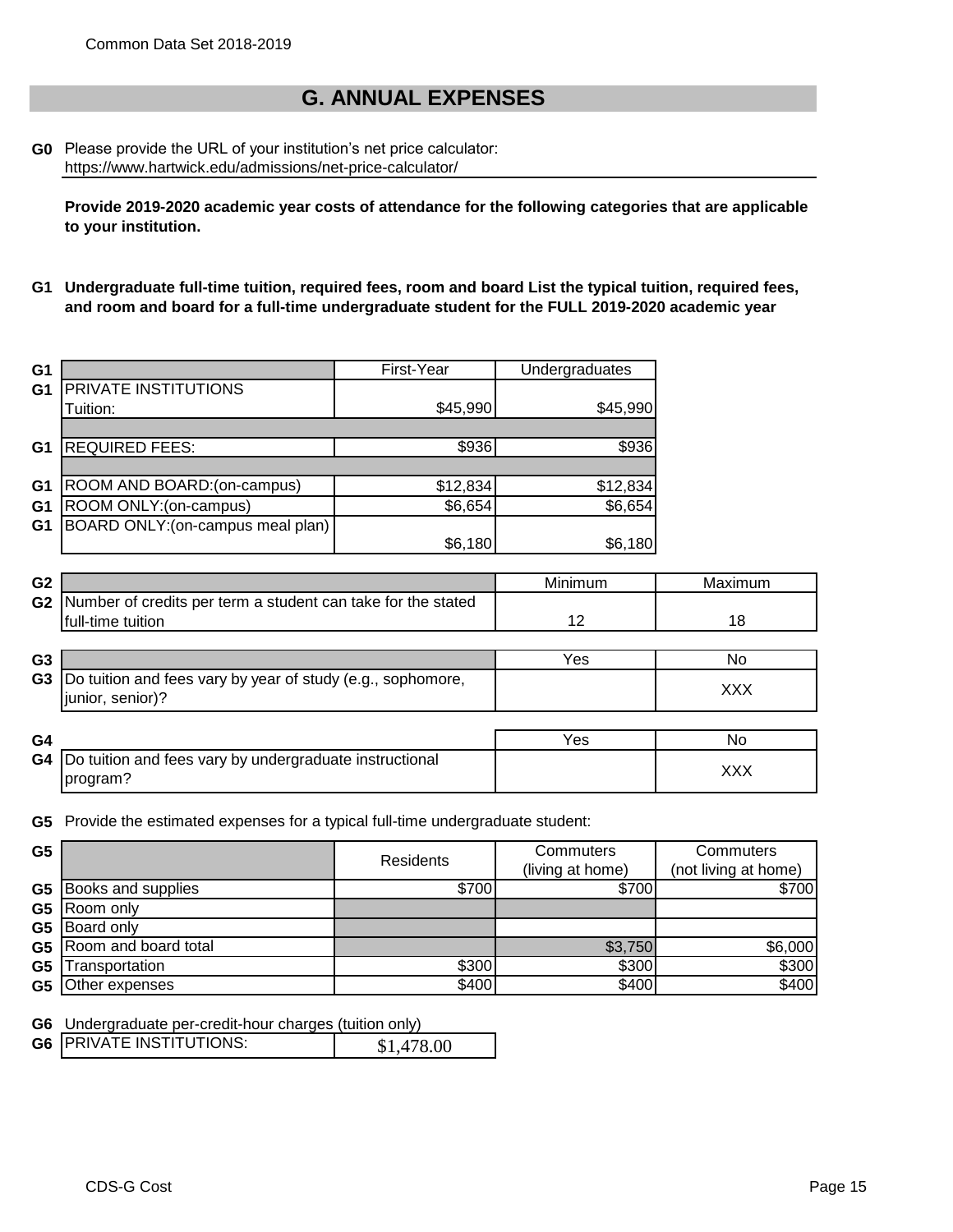# **H. FINANCIAL AID**

## **Aid Awarded to Enrolled Undergraduates**

Enter total dollar amounts awarded to enrolled full-time and less than full-time degree-seeking undergraduates (using the same cohort reported in CDS Question B1, "total degree-seeking" undergraduates) in the following categories.

| H1 |                                                                                                                                      | 2018-2019<br>estimated | 2017-2018<br>final |
|----|--------------------------------------------------------------------------------------------------------------------------------------|------------------------|--------------------|
| Η1 | Indicate the academic year for which data are reported for items H1,<br>H <sub>2</sub> , H <sub>2</sub> A, and H <sub>6</sub> below: | XXX                    |                    |

**H3** Which needs-analysis methodology does your institution use in awarding institutional aid?

| H <sub>3</sub> | Federal methodology (FM)       |  |
|----------------|--------------------------------|--|
| H <sub>3</sub> | Institutional methodology (IM) |  |
| H <sub>3</sub> | <b>IBoth FM and IM</b>         |  |

| H1             |                                                                            | Need-based \$      | Non-need-based \$      |
|----------------|----------------------------------------------------------------------------|--------------------|------------------------|
|                |                                                                            | (Include non-need- | (Exclude non-need-     |
|                |                                                                            | based aid used to  | based aid used to meet |
|                |                                                                            | meet need.)        | need.)                 |
| H <sub>1</sub> | <b>Scholarships/Grants</b>                                                 |                    |                        |
| <b>H1</b>      | Federal                                                                    | \$2,419,598        | \$0                    |
| H1             | State (i.e., all states, not only the state in which your institution is   |                    |                        |
|                | located)                                                                   | \$1,157,028        | \$8,057                |
| H <sub>1</sub> | Institutional: Endowed scholarships, annual gifts and tuition funded       |                    |                        |
|                | grants, awarded by the college, excluding athletic aid and tuition         |                    |                        |
|                | waivers (which are reported below).                                        | \$25,918,800       | \$7,065,338            |
| H <sub>1</sub> | Scholarships/grants from external sources (e.g., Kiwanis, National         |                    |                        |
|                | Merit) not awarded by the college                                          | \$455,347          | \$81,688               |
| H <sub>1</sub> | <b>Total Scholarships/Grants</b>                                           | \$29,950,773       | \$7,155,083            |
| H <sub>1</sub> | <b>Self-Help</b>                                                           |                    |                        |
| H <sub>1</sub> | Student loans from all sources (excluding parent loans)                    | \$7,274,791        | \$3,239,509            |
| H <sub>1</sub> | <b>Federal Work-Study</b>                                                  | \$1,400,876        |                        |
| <b>H1</b>      | State and other (e.g., institutional) work-study/employment (Note:         |                    |                        |
|                | Excludes Federal Work-Study captured above.)                               | \$0                | \$0                    |
| H <sub>1</sub> | <b>Total Self-Help</b>                                                     | \$8,675,667        | \$3,239,509            |
| H <sub>1</sub> | <b>Other</b>                                                               |                    |                        |
| H <sub>1</sub> | <b>Parent Loans</b>                                                        | \$4,926,726        | \$8,017,884            |
| H1             | <b>Tuition Waivers</b>                                                     |                    |                        |
|                | Reporting is optional. Report tuition waivers in this row if you choose to |                    |                        |
|                | report them. Do not report tuition waivers elsewhere.                      | \$620,432          | \$545,120              |
| H1             | <b>Athletic Awards</b>                                                     | \$0                | \$0                    |

**H2 Number of Enrolled Students Awarded Aid:** List the number of degree-seeking full-time and less-than-fulltime undergraduates who applied for and were awarded financial aid from any source. **Aid that is non-needbased but that was used to meet need should be counted as need-based aid.** Numbers should reflect the cohort awarded the dollars reported in H1. Note: In the chart below, students may be counted in more than one row, and full-time freshmen should also be counted as full-time undergraduates.

| H <sub>2</sub> | <b>First-time</b> | <b>Full-time</b> | <b>Less Than</b> |
|----------------|-------------------|------------------|------------------|
|                | <b>Full-time</b>  | Undergraduate    | <b>Full-time</b> |
|                | Freshmen          | (Incl. Fresh.)   | Undergraduate    |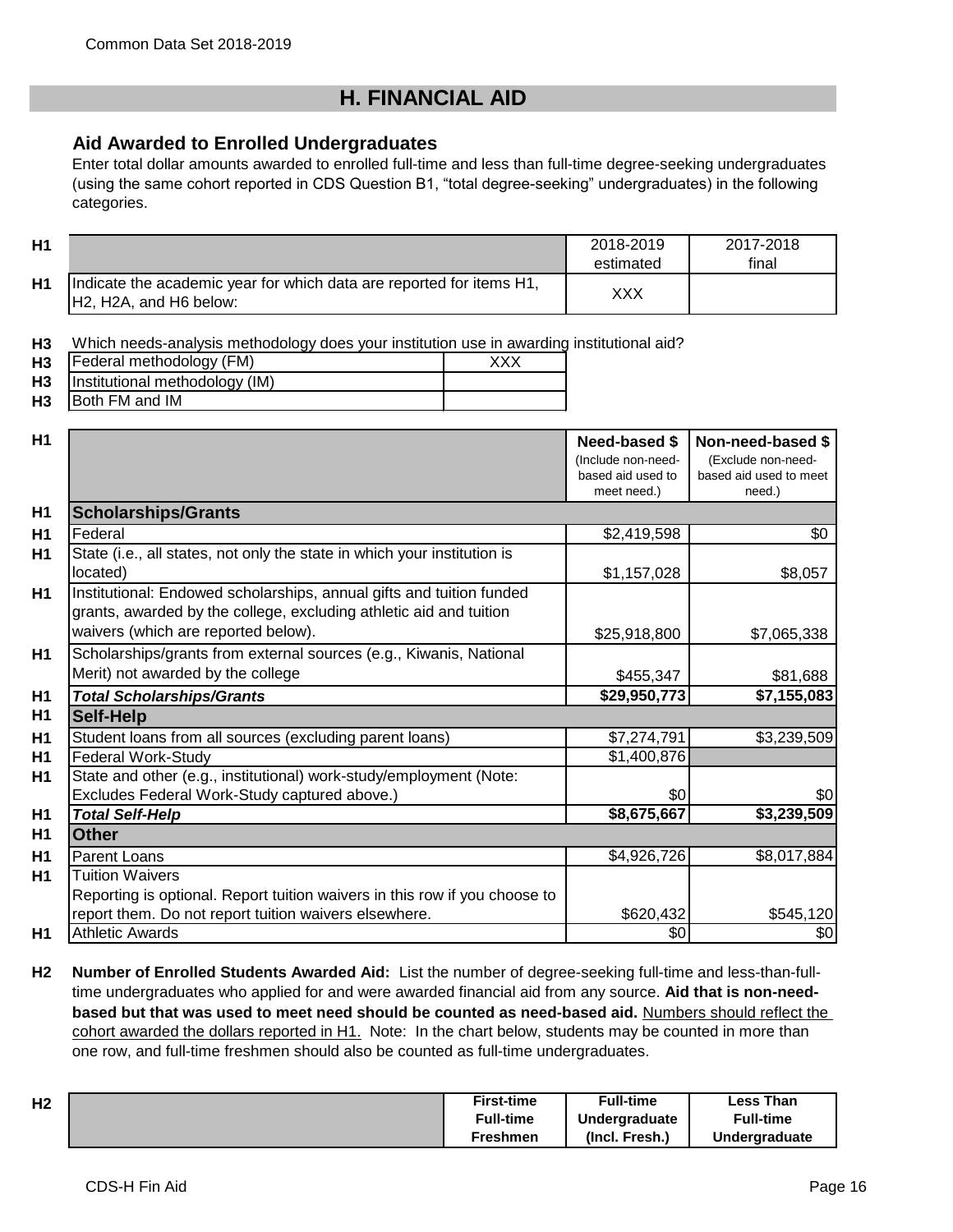| H <sub>2</sub> |                            | a) Number of degree-seeking undergraduate students<br>(CDS Item B1 if reporting on Fall 2017 cohort)                                                                                                                                                                                         | 407          | 1149         | 16          |
|----------------|----------------------------|----------------------------------------------------------------------------------------------------------------------------------------------------------------------------------------------------------------------------------------------------------------------------------------------|--------------|--------------|-------------|
| H <sub>2</sub> |                            | b) Number of students in line a who applied for need-<br>based financial aid                                                                                                                                                                                                                 | 378          | 1019         | 10          |
| H <sub>2</sub> |                            | c) Number of students in line <b>b</b> who were determined to<br>have financial need                                                                                                                                                                                                         | 351          | 952          | 9           |
| H <sub>2</sub> |                            | d) Number of students in line c who were awarded any<br>financial aid                                                                                                                                                                                                                        | 351          | 951          | 9           |
| H <sub>2</sub> |                            | e) Number of students in line d who were awarded any<br>need-based scholarship or grant aid                                                                                                                                                                                                  | 348          | 944          | 8           |
| H <sub>2</sub> | f)                         | Number of students in line d who were awarded any<br>need-based self-help aid                                                                                                                                                                                                                | 293          | 805          | 8           |
| H <sub>2</sub> | $\vert \mathsf{q} \rangle$ | Number of students in line d who were awarded any<br>non-need-based scholarship or grant aid                                                                                                                                                                                                 | 46           | 110          | 0           |
| H <sub>2</sub> | $ h\rangle$                | Number of students in line d whose need was fully met<br>(exclude PLUS loans, unsubsidized loans, and private<br>alternative loans)                                                                                                                                                          | 54           | 143          | 0           |
| H <sub>2</sub> | li)                        | On average, the percentage of need that was met of<br>students who were awarded any need-based aid.<br>Exclude any aid that was awarded in excess of need as<br>well as any resources that were awarded to replace<br>EFC (PLUS loans, unsubsidized loans, and private<br>alternative loans) | 81.9%        | 80.4%        | 52.0%       |
| H <sub>2</sub> | li)                        | The average financial aid package of those in line d.<br>Exclude any resources that were awarded to replace<br>EFC (PLUS loans, unsubsidized loans, and private<br>alternative loans)                                                                                                        | \$<br>40,326 | 38,054<br>\$ | \$13,107    |
| H <sub>2</sub> | $\mathsf{k}$               | Average need-based scholarship and grant award of<br>those in line e                                                                                                                                                                                                                         | \$35,982     | \$33,033     | \$10,682    |
| H <sub>2</sub> | $\mathbf{D}$               | Average need-based self-help award (excluding PLUS<br>loans, unsubsidized loans, and private alternative<br>loans) of those in line f                                                                                                                                                        | \$<br>5,326  | \$<br>5,982  | \$<br>4,118 |
| H <sub>2</sub> |                            | m) Average need-based loan (excluding PLUS loans,<br>unsubsidized loans, and private alternative loans) of<br>those in line f who were awarded a need-based loan                                                                                                                             | \$<br>3,604  | \$4,415      | \$<br>3,787 |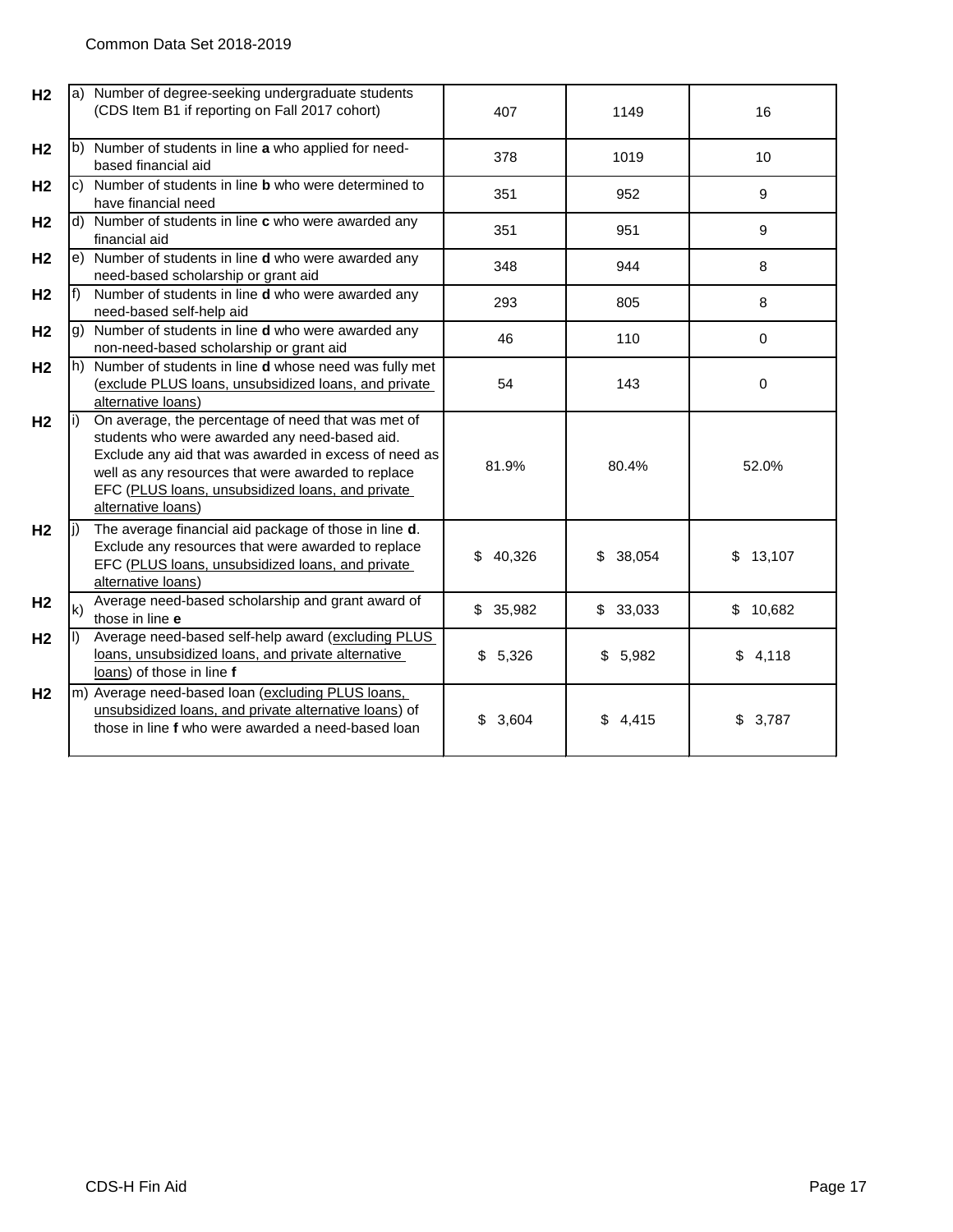**H2A Number of Enrolled Students Awarded Non-need-based Scholarships and Grants**: List the number of degree-seeking full-time and less-than-full-time undergraduates who had no financial need and who were awarded institutional non-need-based scholarship or grant aid. Numbers should reflect the cohort awarded the dollars reported in H1. Note: In the chart below, students may be counted in more than one row, and full-time freshmen should also be counted as full-time undergraduates.

| H2A             |                                                                                                                                                                                                                  | <b>First-time</b><br><b>Full-time</b><br><b>Freshmen</b> | <b>Full-time</b><br>Undergrad<br>(Incl. Fresh.) | <b>Less Than</b><br><b>Full-time</b><br><b>Undergrad</b> |
|-----------------|------------------------------------------------------------------------------------------------------------------------------------------------------------------------------------------------------------------|----------------------------------------------------------|-------------------------------------------------|----------------------------------------------------------|
| $H2A \n n)$     | Number of students in line a who had no financial need<br>and who were awarded institutional non-need-based<br>scholarship or grant aid (exclude those who were<br>awarded athletic awards and tuition benefits) | 54                                                       | 190                                             | 0                                                        |
| $H2A$ (0)       | Average dollar amount of institutional non-need-based<br>scholarship and grant aid awarded to students in line n                                                                                                 | \$31,302                                                 | \$28,915                                        | \$0                                                      |
| H2A   p)        | Number of students in line a who were awarded an<br>institutional non-need-based athletic scholarship or<br>grant                                                                                                | 0                                                        | $\Omega$                                        | 0                                                        |
| $H2A  q\rangle$ | Average dollar amount of institutional non-need-based<br>athletic scholarships and grants awarded to students in<br>line <b>p</b>                                                                                | \$0                                                      | \$0                                             | \$0                                                      |

| H4   Provide the number of students in the 2018 undergraduate class who started at your  |     |
|------------------------------------------------------------------------------------------|-----|
| institution as first-time students and received a bachelor's degree between July 1, 2017 |     |
| and June 30, 2018. Exclude students who transferred into your institution                | 234 |

**H5** Number and percent of students in class (defined in H4 above) borrowing from federal, non-federal, and any loan sources, and the average (or mean) amount borrowed.

| <b>Source/Type of Loan</b><br>a) Any Ioan program: Federal Perkins, Federal Stafford<br>Subsidized and Unsubsidized, institutional, state,<br>private loans that your institution is aware of, etc.<br>Include both Federal Direct Student Loans and Federal | Number in the<br>class (defined in<br>H <sub>4</sub> above) who<br>borrowed from<br>specified in the<br>first column<br>203 | <b>Percent of the</b><br>class (defined<br>above) who<br>borrowed from<br>the types of<br>the first column<br>(nearest $1\%$ )<br>86.80% | Average per-<br>undergraduate-<br>borrower cumulative<br>principal borrowed<br>from the types of<br>the types of loans   loans specified in   loans specified in the<br>first column (nearest<br>\$1)<br>\$38,281 |
|--------------------------------------------------------------------------------------------------------------------------------------------------------------------------------------------------------------------------------------------------------------|-----------------------------------------------------------------------------------------------------------------------------|------------------------------------------------------------------------------------------------------------------------------------------|-------------------------------------------------------------------------------------------------------------------------------------------------------------------------------------------------------------------|
| Family Education Loans.<br>b) Federal loan programs: Federal Perkins, Federal<br>Stafford Subsidized and Unsubsidized. Include both<br>Federal Direct Student Loans and Federal Family<br><b>Education Loans.</b>                                            | 202                                                                                                                         | 86.30%                                                                                                                                   | \$27,916                                                                                                                                                                                                          |
| c) Institutional loan programs.                                                                                                                                                                                                                              | 5                                                                                                                           | 2.10%                                                                                                                                    | \$3,060                                                                                                                                                                                                           |
| d) State loan programs.                                                                                                                                                                                                                                      | 1                                                                                                                           | 1.00%                                                                                                                                    | \$23,666                                                                                                                                                                                                          |
| e) Private student loans made by a bank or lender.                                                                                                                                                                                                           | 58                                                                                                                          | 24.80%                                                                                                                                   | \$36,088                                                                                                                                                                                                          |

**Aid to Undergraduate Degree-seeking Nonresident Aliens** (Note: Report numbers and dollar amounts for the same academic year checked in item H1.)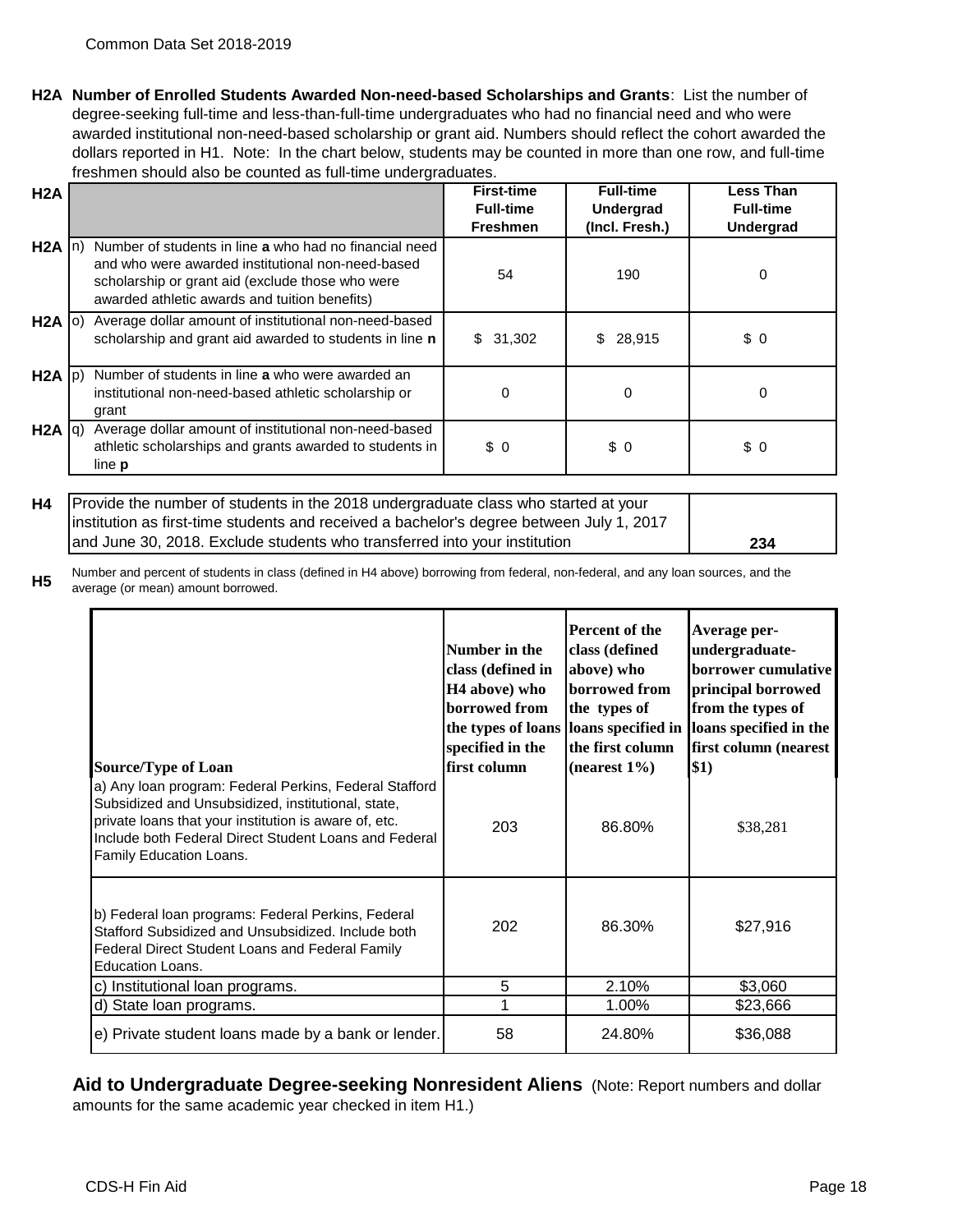**H6** Indicate your institution's policy regarding institutional scholarship and grant aid for undergraduate degreeseeking nonresident aliens:

| H6   Institutional need-based scholarship or grant aid is available     | XXX |
|-------------------------------------------------------------------------|-----|
| H6   Institutional non-need-based scholarship or grant aid is available | XXX |
| H6   Institutional scholarship or grant aid is not available            |     |

| H6 | If institutional financial aid is available for undergraduate degree-seeking nonresident<br>aliens, provide the number of undergraduate degree-seeking nonresident aliens who |           |
|----|-------------------------------------------------------------------------------------------------------------------------------------------------------------------------------|-----------|
|    | were awarded need-based or non-need-based aid:                                                                                                                                | 24        |
| H6 | Average dollar amount of institutional financial aid awarded to undergraduate degree-                                                                                         | \$37,517  |
| H6 | Total dollar amount of institutional financial aid awarded to undergraduate degree-                                                                                           |           |
|    | seeking nonresident aliens:                                                                                                                                                   | \$562,752 |

**H7** Check off all financial aid forms nonresident alien first-year financial aid applicants must submit:

| <b>H7</b> | Institution's own financial aid form              |     |
|-----------|---------------------------------------------------|-----|
| <b>H7</b> | <b>ICSS/Financial Aid PROFILE</b>                 |     |
| <b>H7</b> | International Student's Financial Aid Application |     |
| <b>H7</b> | International Student's Certification of Finances | xxx |
| <b>H7</b> | Other (specify):                                  |     |

## **Process for First-Year/Freshman Students**

**H8** Check off all financial aid forms domestic first-year (freshman) financial aid applicants must submit:

| H <sub>8</sub> | <b>IFAFSA</b>                        | xxx |
|----------------|--------------------------------------|-----|
| H <sub>8</sub> | Institution's own financial aid form |     |
| H <sub>8</sub> | <b>ICSS/Financial Aid PROFILE</b>    |     |
| H <sub>8</sub> | State aid form                       |     |
| H <sub>8</sub> | Noncustodial PROFILE                 |     |
| H <sub>8</sub> | Business/Farm Supplement             |     |
| H <sub>8</sub> | Other (specify):                     |     |

#### **H9** Indicate filing dates for first-year (freshman) students:

| H9 | Priority date for filing required financial aid forms:             |  |
|----|--------------------------------------------------------------------|--|
| H9 | Deadline for filing required financial aid forms:                  |  |
| H9 | No deadline for filing required forms (applications processed on a |  |

**H10** Indicate notification dates for first-year (freshman) students (answer a or b):

|                 | H <sub>10</sub> a) Students notified on or about (date): |                                                |            |    |
|-----------------|----------------------------------------------------------|------------------------------------------------|------------|----|
| H <sub>10</sub> |                                                          |                                                | Yes        | No |
|                 |                                                          | $H10$ b) Students notified on a rolling basis: |            |    |
| H <sub>10</sub> |                                                          | If yes, starting date:                         | Dec.<br>14 |    |

**H11** Indicate reply dates:

|                           | <b>H11</b> Students must reply by (date): | Mav |
|---------------------------|-------------------------------------------|-----|
| H <sub>11</sub> or within | weeks of notification.                    |     |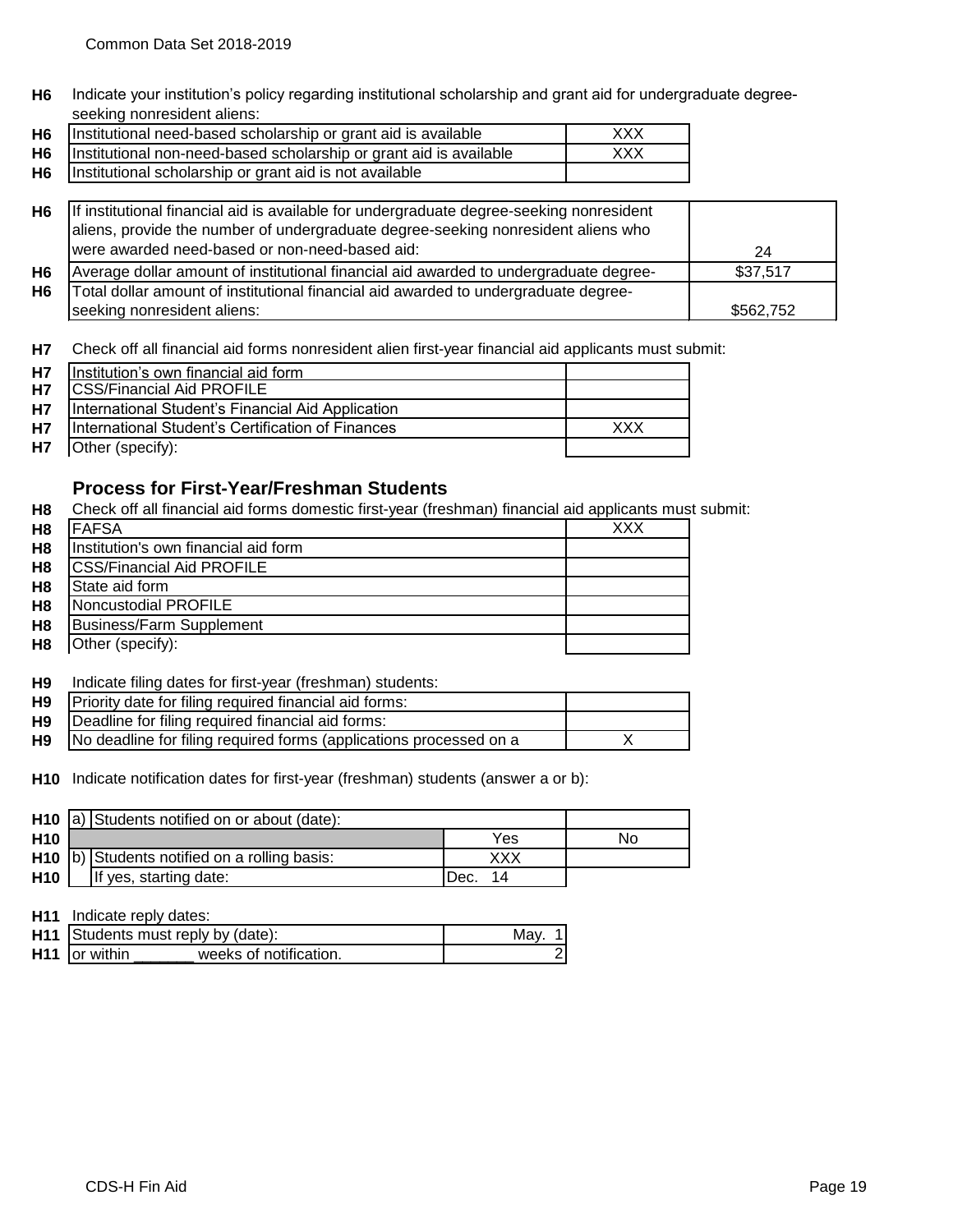## **Types of Aid Available**

Please check off all types of aid available to undergraduates at your institution:

**H12** Loans

| <b>H12 FEDERAL DIRECT STUDENT LOAN PROGRAM (DIRECT LOAN)</b> |  |
|--------------------------------------------------------------|--|
| $1149$ $\Box$ isaat Cubaidizad Ctaffard Laana.               |  |

| <b>H12</b> Direct Subsidized Stafford Loans   |  |
|-----------------------------------------------|--|
| <b>H12</b> Direct Unsubsidized Stafford Loans |  |
| H12   Direct PLUS Loans                       |  |
|                                               |  |

| <b>H12</b>   Federal Perkins Loans                    |    |
|-------------------------------------------------------|----|
| <b>H12</b> Federal Nursing Loans                      | xх |
| H12 State Loans                                       | xх |
| H12 College/university loans from institutional funds | xх |
| H <sub>12</sub> Other (specify):                      |    |
|                                                       |    |

#### **H13** Scholarships and Grants

|                 | H13 NEED-BASED:                                                          |            |
|-----------------|--------------------------------------------------------------------------|------------|
| H <sub>13</sub> | <b>Federal Pell</b>                                                      | <b>XXX</b> |
| H <sub>13</sub> | <b>ISEOG</b>                                                             | <b>XXX</b> |
| H <sub>13</sub> | State scholarships/grants                                                | <b>XXX</b> |
|                 | H <sub>13</sub> Private scholarships                                     | <b>XXX</b> |
|                 | H13 College/university scholarship or grant aid from institutional funds | <b>XXX</b> |
|                 | H13 United Negro College Fund                                            | <b>XXX</b> |
|                 | H13 Federal Nursing Scholarship                                          |            |
|                 | H <sub>13</sub> Other (specify):                                         |            |
|                 |                                                                          |            |

**H14** Check off criteria used in awarding institutional aid. Check all that apply.

| H14             |                          | Non-Need Based | Need-Based |
|-----------------|--------------------------|----------------|------------|
| H <sub>14</sub> | Academics                | <b>XXX</b>     |            |
| H <sub>14</sub> | Alumni affiliation       | <b>XXX</b>     |            |
| H <sub>14</sub> | Art                      |                |            |
| H <sub>14</sub> | Athletics                |                |            |
| H <sub>14</sub> | Job skills               |                |            |
| H14             | <b>ROTC</b>              |                |            |
| H <sub>14</sub> | Leadership               |                |            |
| H <sub>14</sub> | Minority status          |                |            |
| H <sub>14</sub> | Music/drama              |                | <b>XXX</b> |
| H <sub>14</sub> | Religious affiliation    |                |            |
| H <sub>14</sub> | State/district residency |                |            |

**H15** If your institution has recently implemented any major financial aid policy, program, or

N/A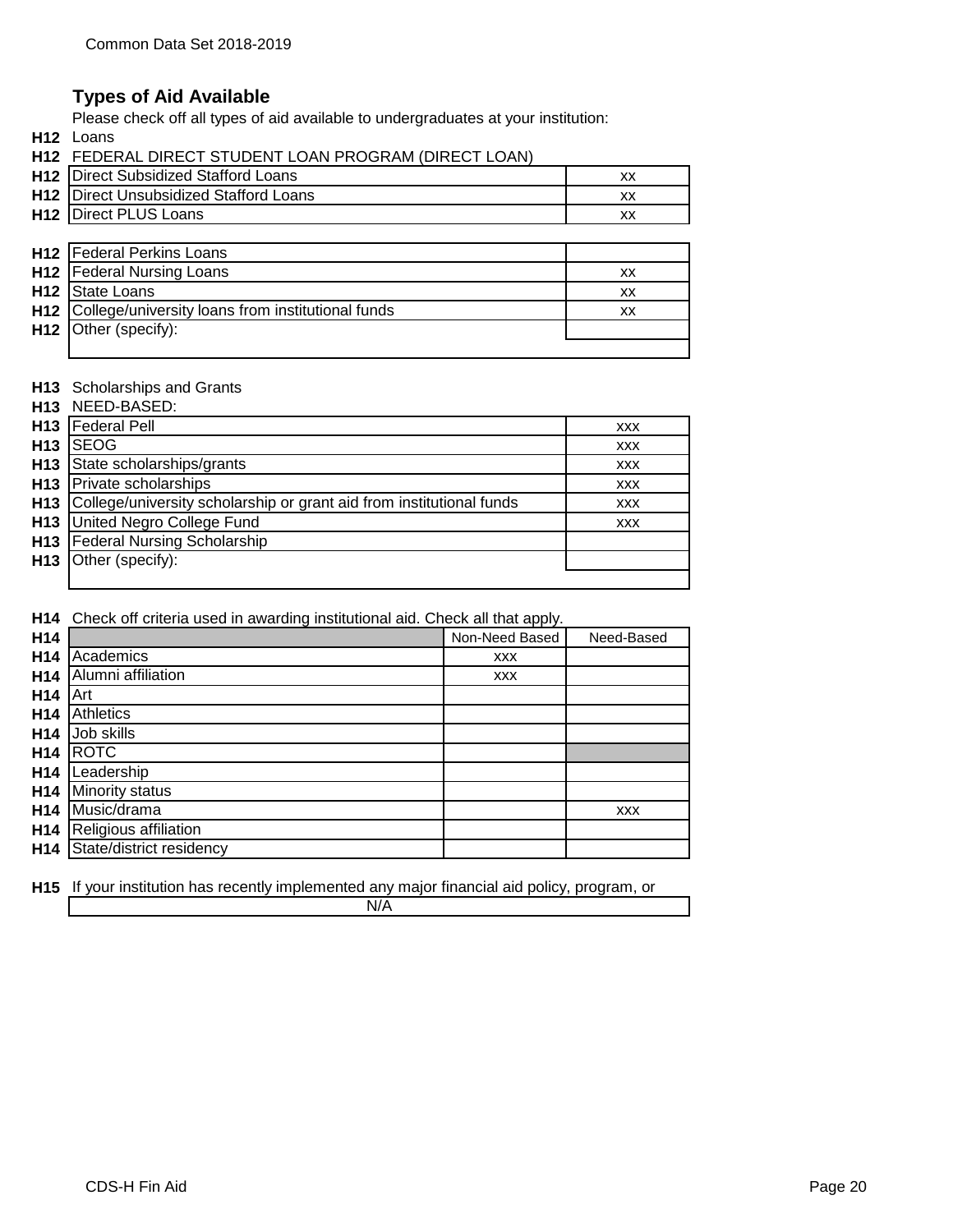# **I. INSTRUCTIONAL FACULTY AND CLASS SIZE**

**Please report the number of instructional faculty members in each category for Fall 2018. Include faculty who are on your institution's payroll on the census date your institution uses for IPEDS/AAUP.**

**I1**

| $\mathbf{I}$ |     |                                                                       | Full-Time | Part-Time | Total |
|--------------|-----|-----------------------------------------------------------------------|-----------|-----------|-------|
| $\mathsf{I}$ | a)  | Total number of instructional faculty                                 | 98        | 63        | 161   |
| $\mathsf{I}$ | b   | Total number who are members of minority groups                       | 11        |           | 18    |
| $\mathsf{I}$ | C)  | Total number who are women                                            | 49        | 36        | 85    |
| $\mathsf{I}$ | ď   | Total number who are men                                              | 49        | 27        | 76    |
| $\mathsf{I}$ | e)  | Total number who are nonresident aliens (international)               |           | O         |       |
| $\mathsf{I}$ |     | Total number with doctorate, or other terminal degree                 | 87        | 17        | 104   |
|              | lg) | Total number whose highest degree is a master's but not a terminal    |           |           |       |
| $\mathbf{I}$ |     | master's                                                              | 5         | 5         | 10    |
| $\mathbf{I}$ |     | Total number whose highest degree is a bachelor's                     | Ω         | 41        | 41    |
|              |     | Total number whose highest degree is unknown or other (Note: Items f, |           |           |       |
| $\mathsf{I}$ |     | g, h, and i must sum up to item a.)                                   | 0         | 0         | O     |
|              |     | Total number in stand-alone graduate/ professional programs in which  |           |           |       |
| $\mathsf{I}$ |     | faculty teach virtually only graduate-level students                  |           |           |       |

#### **I2 Student to Faculty Ratio**

Report the Fall 2018 ratio of full-time equivalent students (full-time plus 1/3 part time) to full-time equivalent instructional faculty (full time plus 1/3 part time).

| 12 | Fall 2016 Student<br>⊦Facult∨ ratio<br>to I | 10 Ito | (based<br>on | 1162.<br>$\rightarrow$ $\rightarrow$ | <b>Istudents</b> |
|----|---------------------------------------------|--------|--------------|--------------------------------------|------------------|
|    |                                             |        | and          |                                      | '19 (faculty).   |

#### **I3 Undergraduate Class Size**

In the table below, please use the following definitions to report information about the size of classes and class sections offered in the Fall 2018 term.

*Class Sections:* A class section is an organized course offered for credit, identified by discipline and number, meeting at a stated time or times in a classroom or similar setting, and not a subsection such as a laboratory or discussion session.

*Class Subsections:* A class subsection includes any subsection of a course, such as laboratory, recitation, and discussion subsections that are supplementary in nature and are scheduled to meet separately from the lecture portion of the course.

| I            |
|--------------|
| I<br>۰.<br>× |

## **Number of Class Sections with Undergraduates Enrolled**

| I3 | Undergraduate Class Size (provide numbers) |         |         |           |           |       |       |        |       |
|----|--------------------------------------------|---------|---------|-----------|-----------|-------|-------|--------|-------|
| I3 | <b>CLASS SECTIONS</b>                      | $2 - 9$ | $10-19$ | $20 - 29$ | $30 - 39$ | 40-49 | 50-99 | $100+$ | Total |
| I3 |                                            | 87      | 121     | 78        | 24        |       |       |        | 315   |
|    |                                            |         |         |           |           |       |       |        |       |
| I3 | <b>CLASS SUB-</b>                          | $2 - 9$ | 10-19   | $20 - 29$ | $30 - 39$ | 40-49 | 50-99 | $100+$ | Total |
| I3 | <b>SECTIONS</b>                            |         |         |           |           |       |       |        | 1 O   |

**I3** | SECTIONS | 6 | 7 | | | | | | | 13